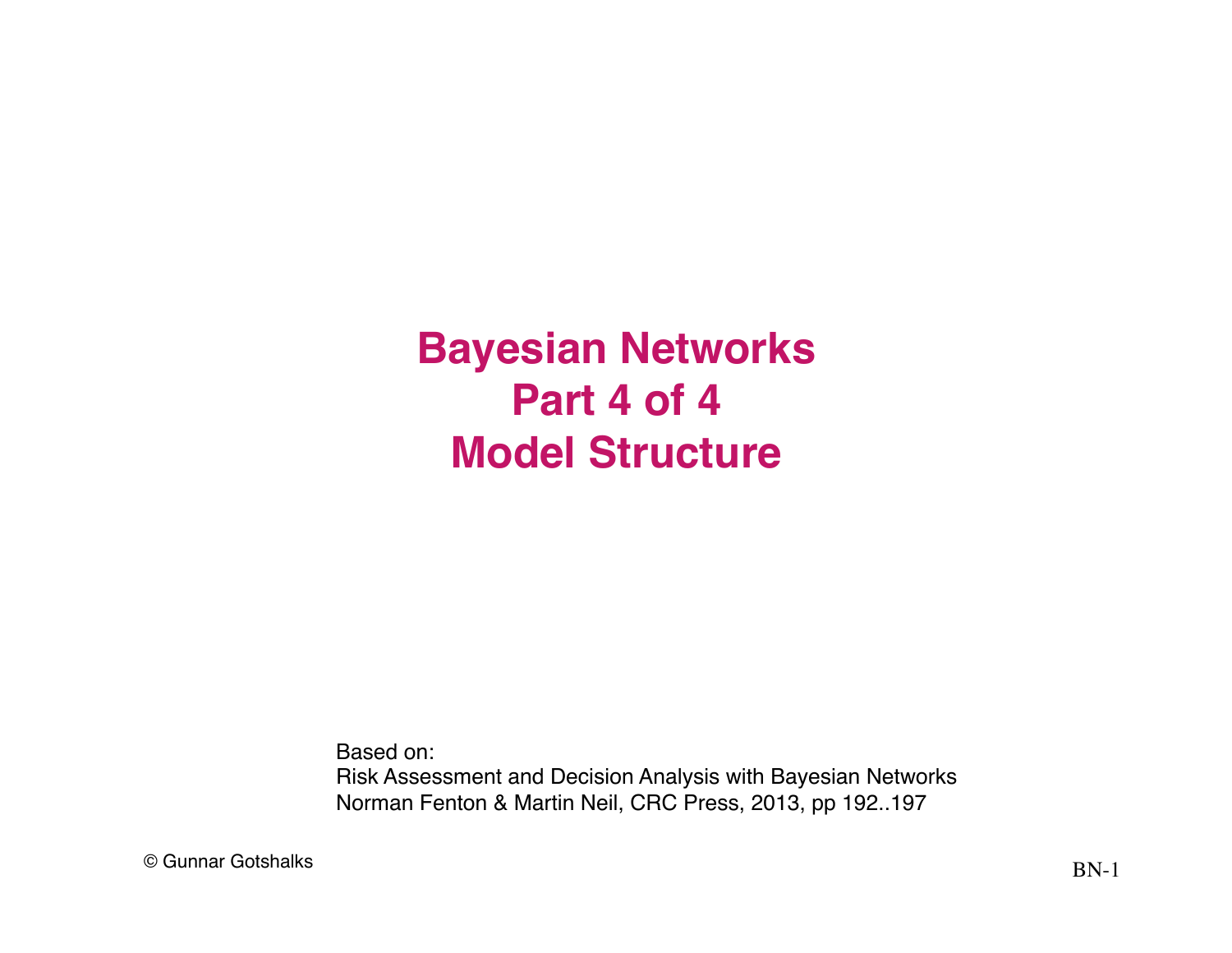◊ Want to travel from home to an appointment in another town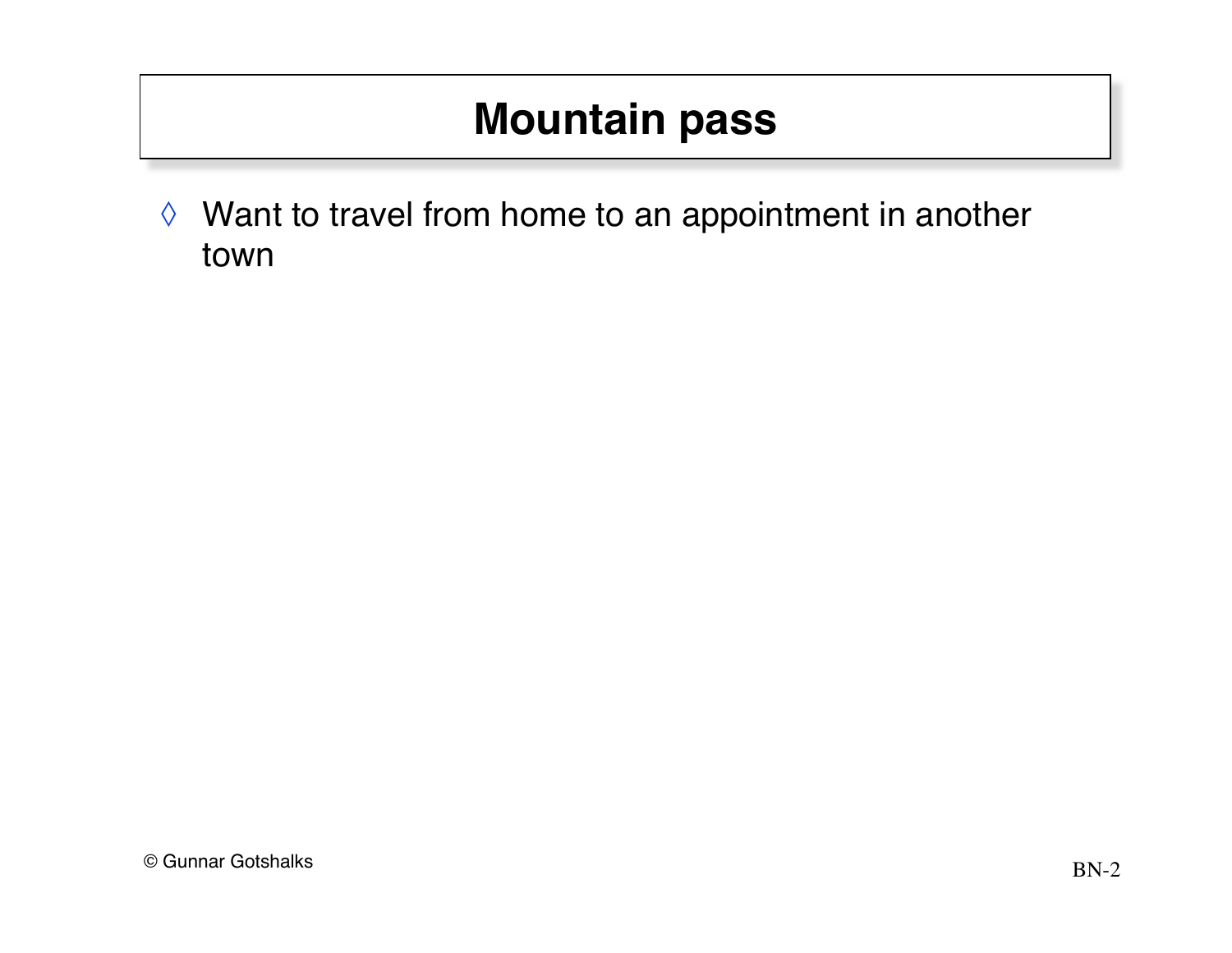- ◊ Want to travel from home to an appointment in another town
- ◊ Can travel either by car or by train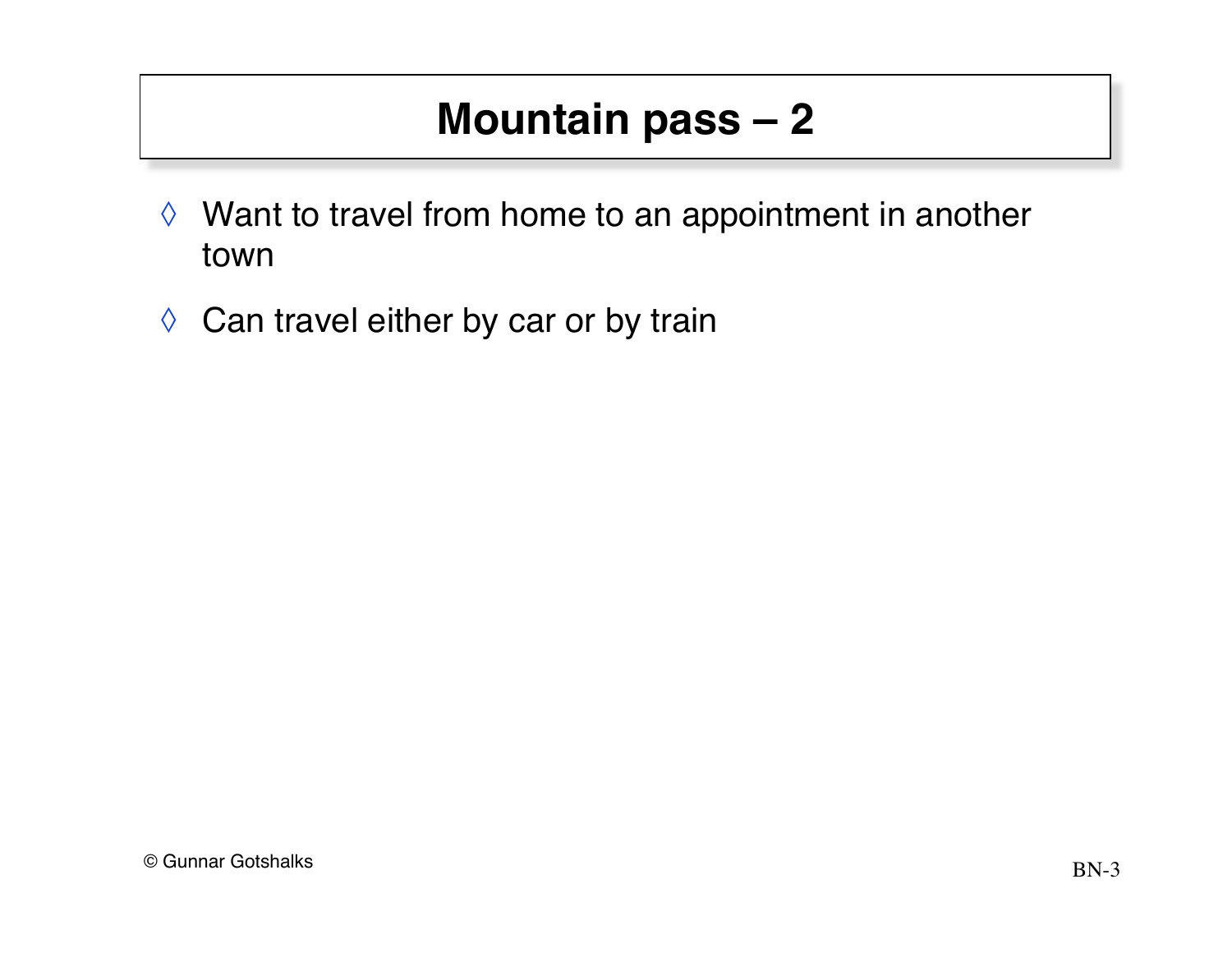- ◊ Want to travel from home to an appointment in another town
- ◊ Can travel either by car or by train
- $\Diamond$  Car trip goes through a mountain pass that may be closed by bad weather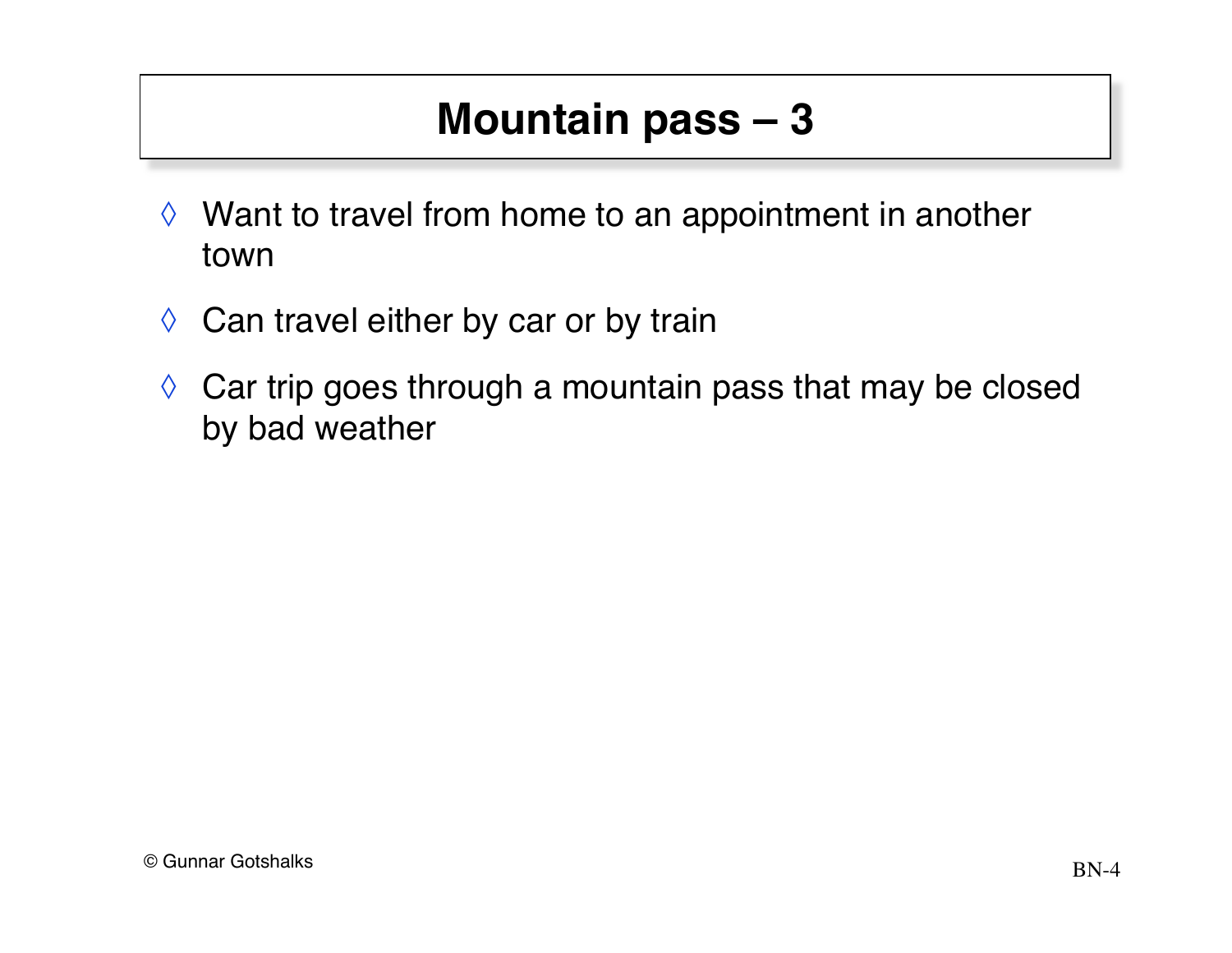- ◊ Want to travel from home to an appointment in another town
- $\Diamond$  Can travel either by car or by train
- $\Diamond$  Car trip goes through a mountain pass that may be closed by bad weather
- $\Diamond$  Train is not affected by bad weather or the mountain pass conditions but may not run on schedule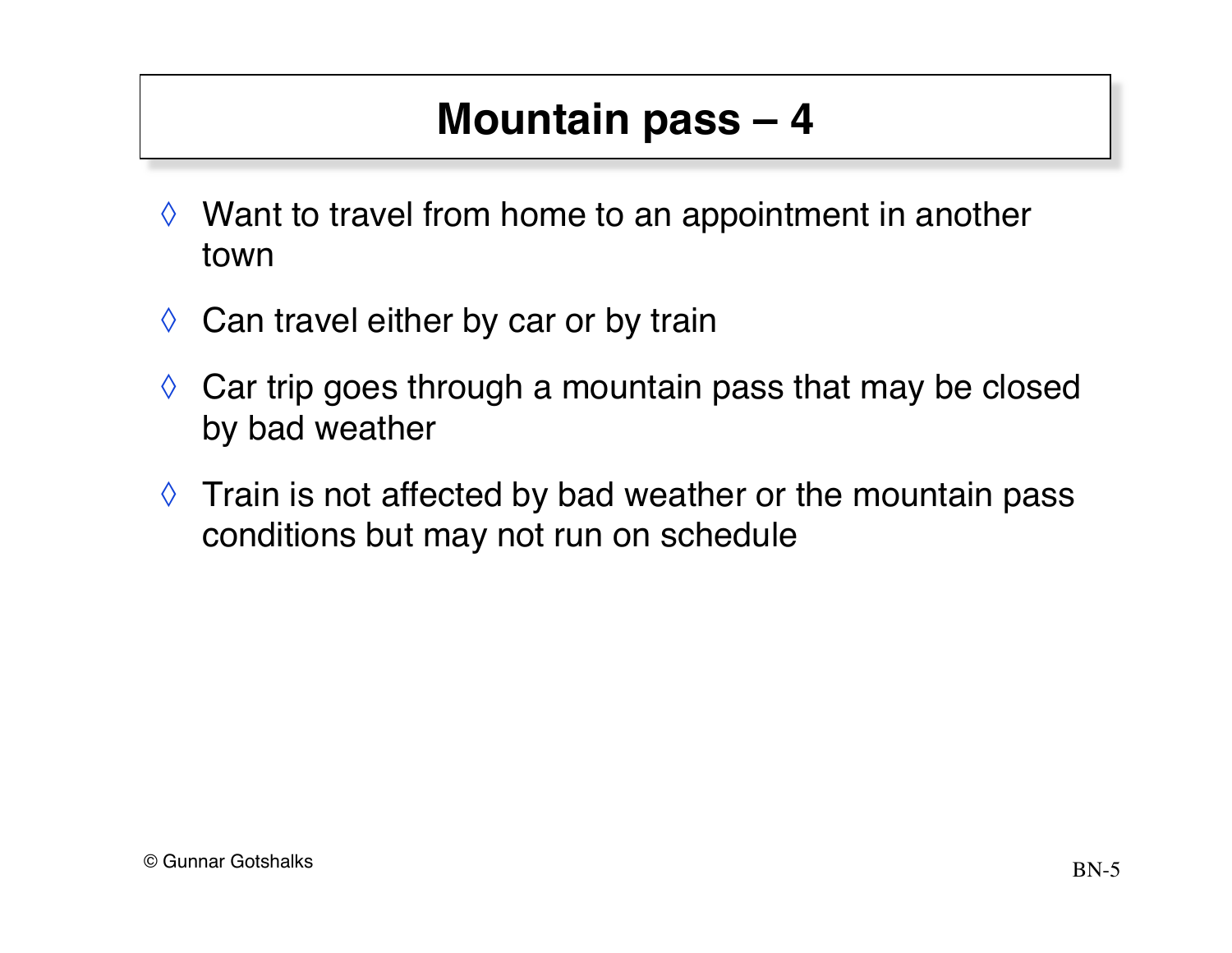- $\Diamond$  Want to travel from home to an appointment in another town
- $\Diamond$  Can travel either by car or by train
- $\Diamond$  Car trip goes through a mountain pass that may be closed by bad weather
- $\Diamond$  Train is not affected by bad weather or the mountain pass conditions but may not run on schedule
	- » **What is likelihood of arriving on time for the appointment?**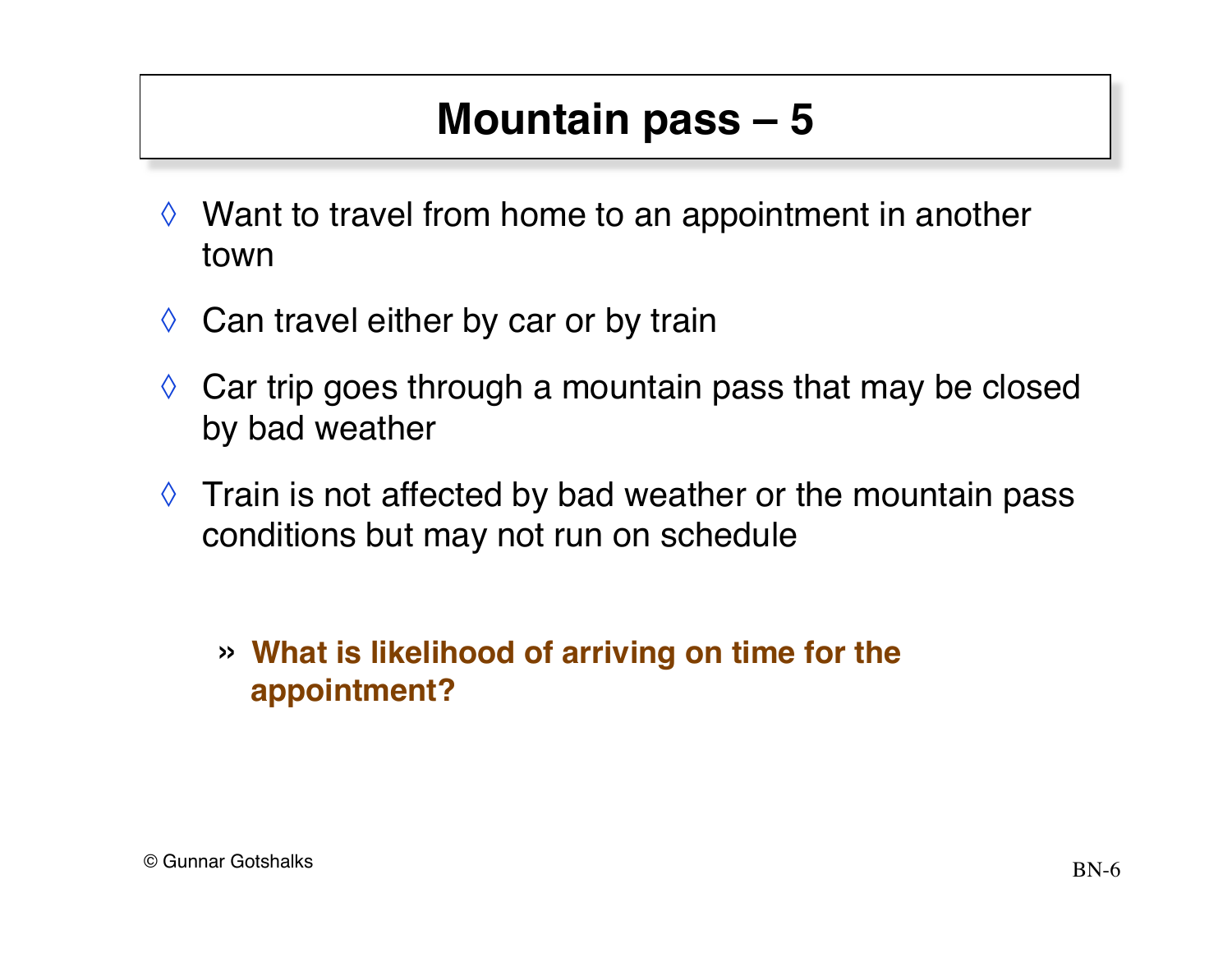#### **Event tree for mountain pass**

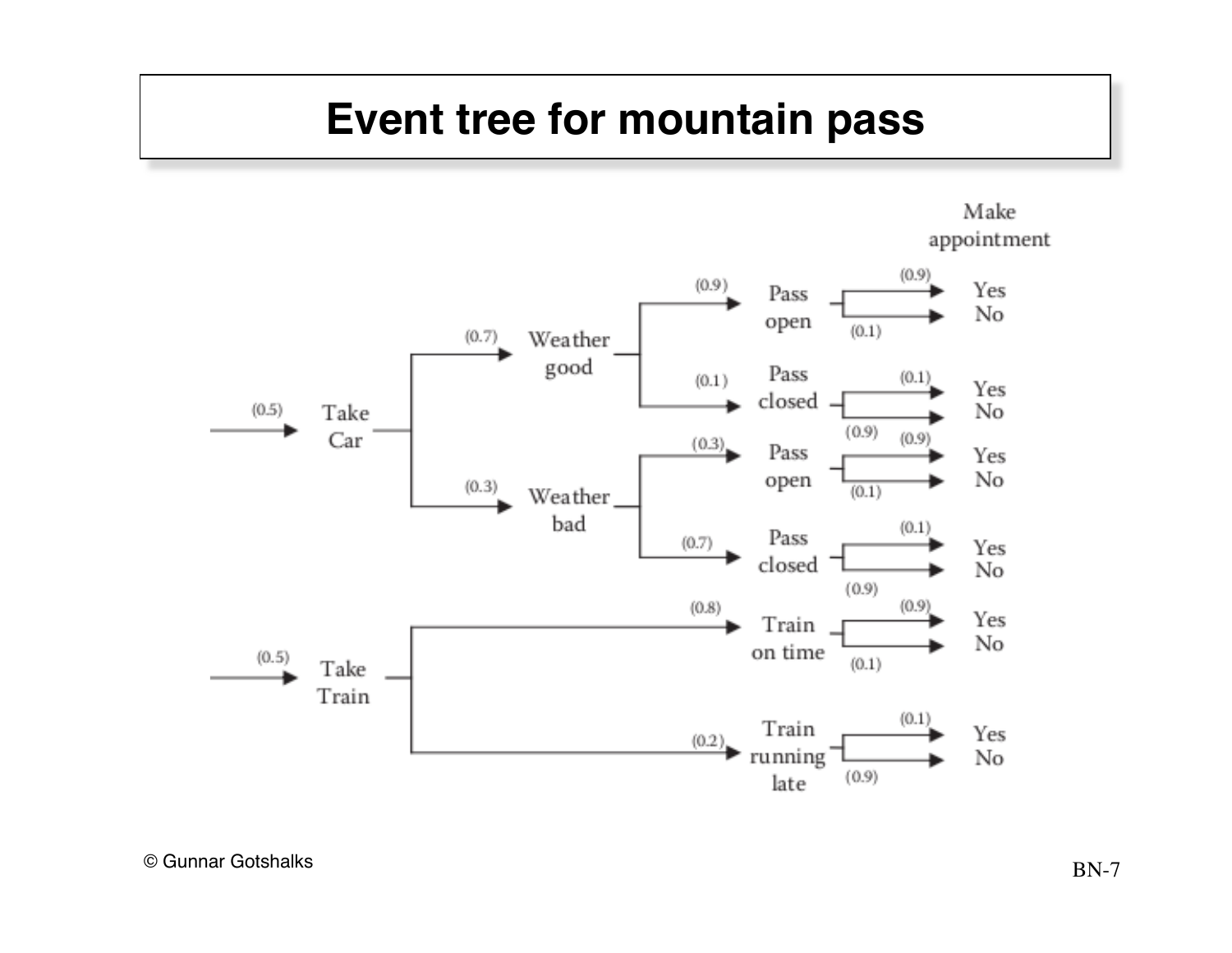# **Model 1**

#### » **What is wrong with this model?**

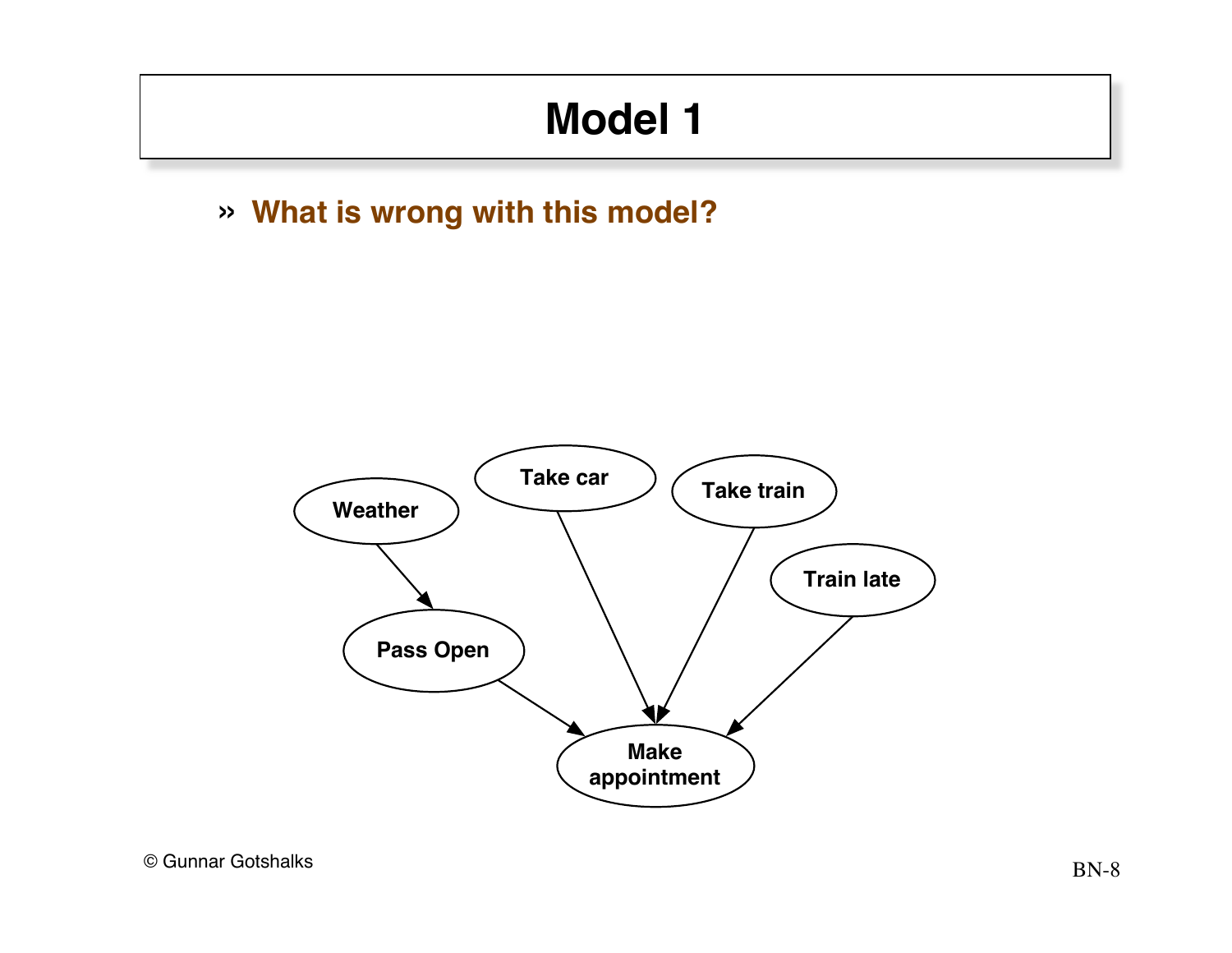#### **Model 1 – 2**

- » **What is wrong with this model?**
	- > **Make appointment has many impossible states**

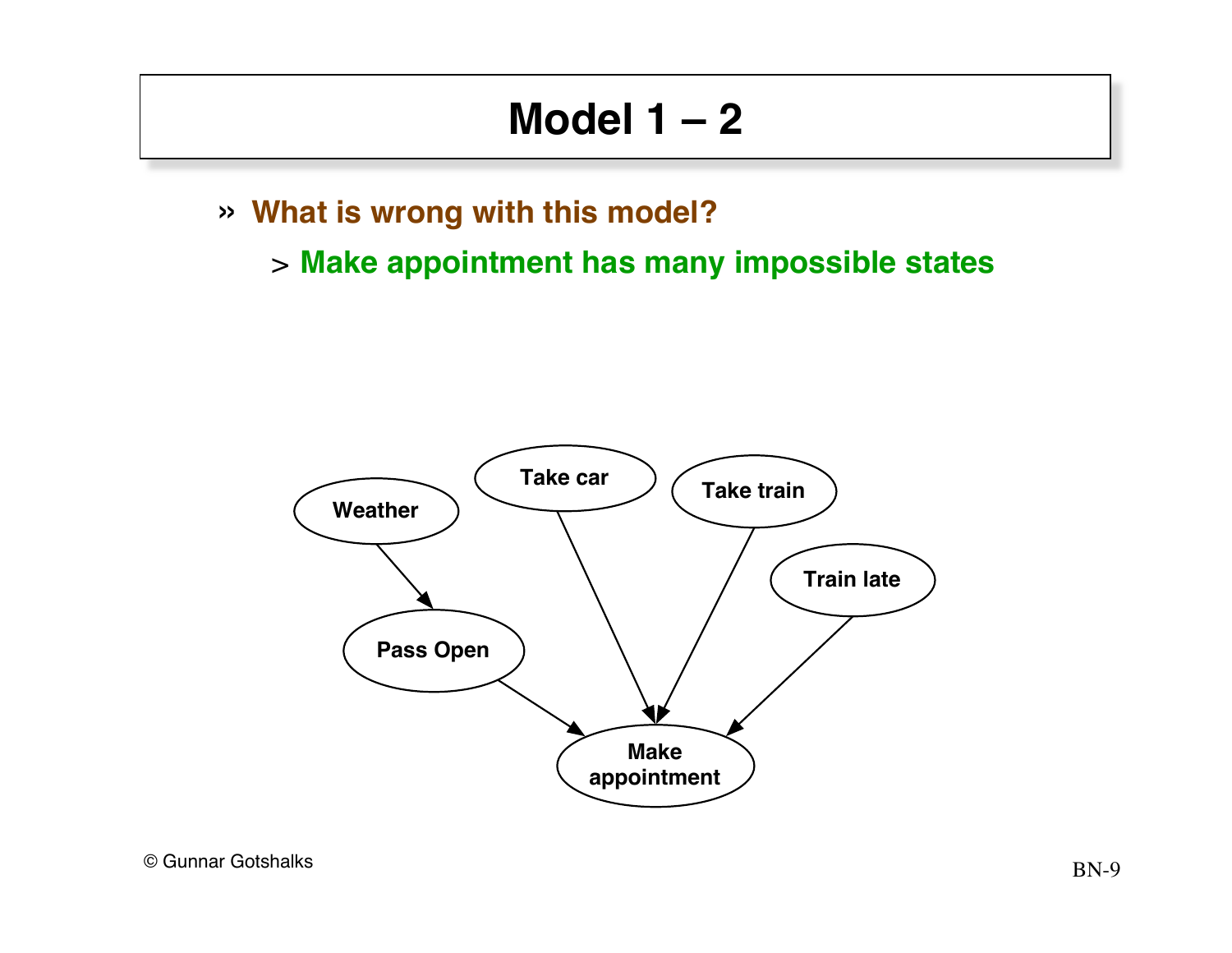#### **Model 1 – 2**

- » **What is wrong with this model?**
	- > **Make appointment has many impossible states**
		- **Complex node probability table (NPT)**

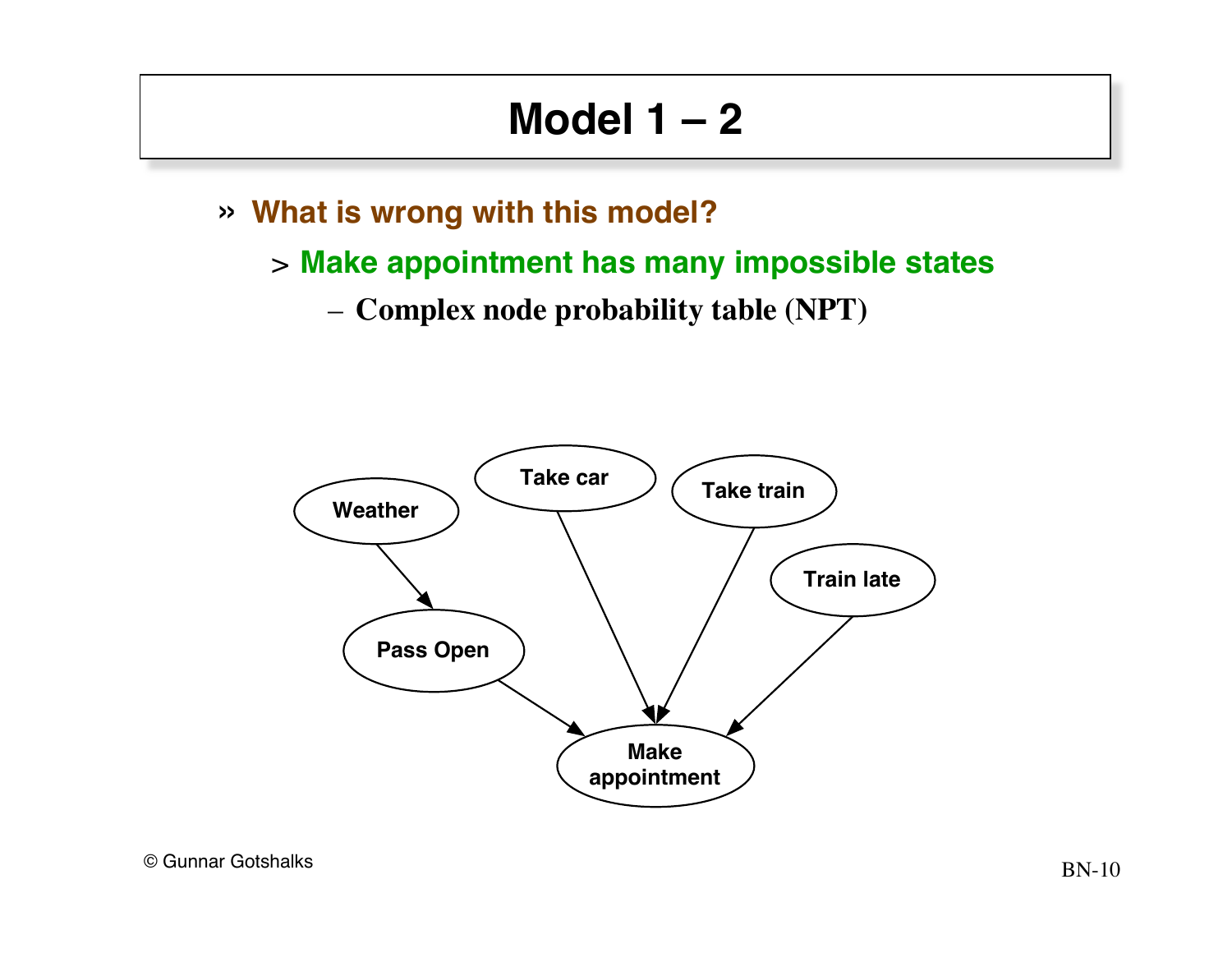#### **Model 1 – 3**

- » **What is wrong with this model?**
	- > **Make appointment has many impossible states**
		- **Complex node probability table (NPT)**
	- > **No mutual exclusion between taking car or train**

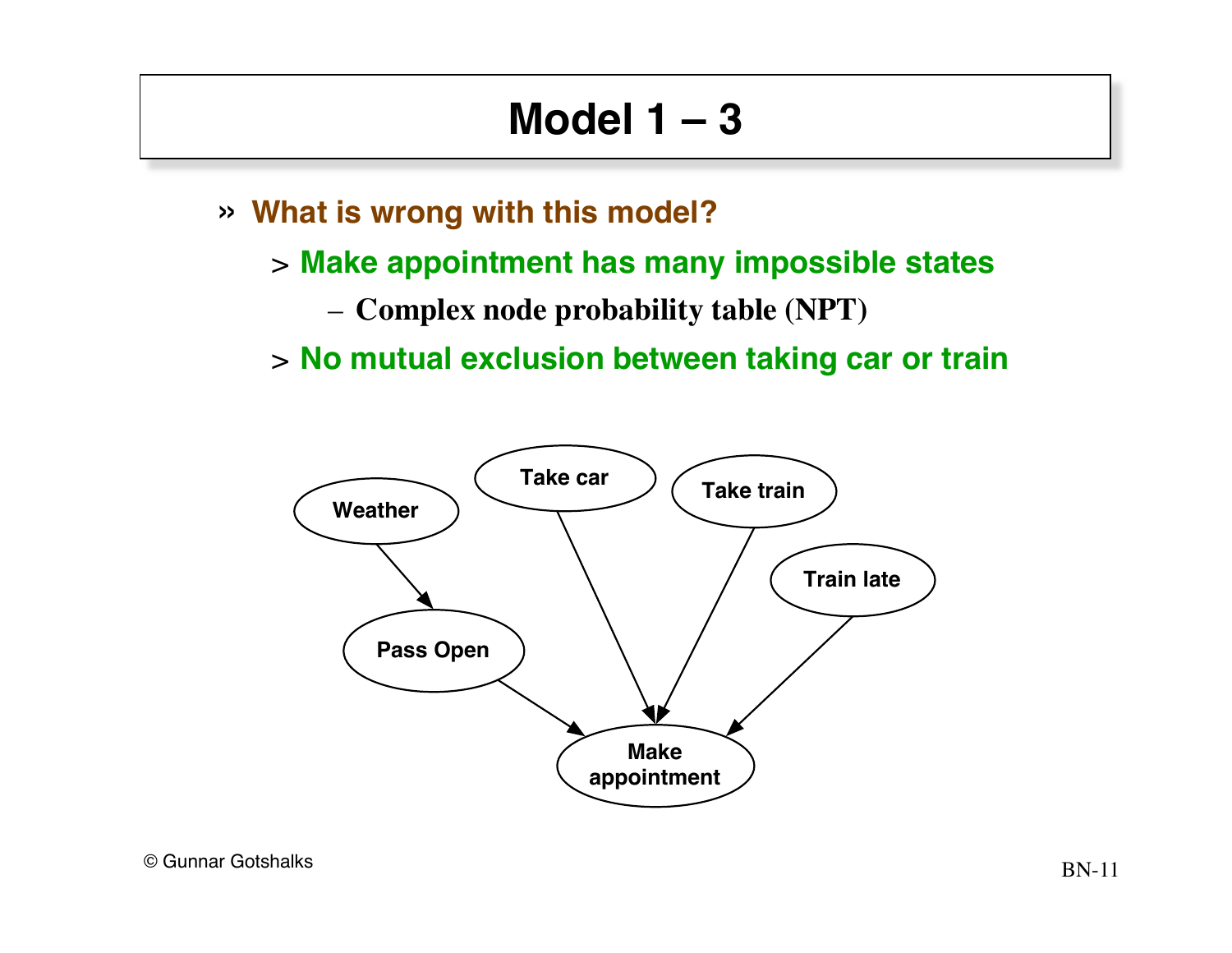# **Model 2**

- » **Are the problems alleviated? How?**
	- > **Make appointment has many impossible states**
	- > **No mutual exclusion between taking car or train**

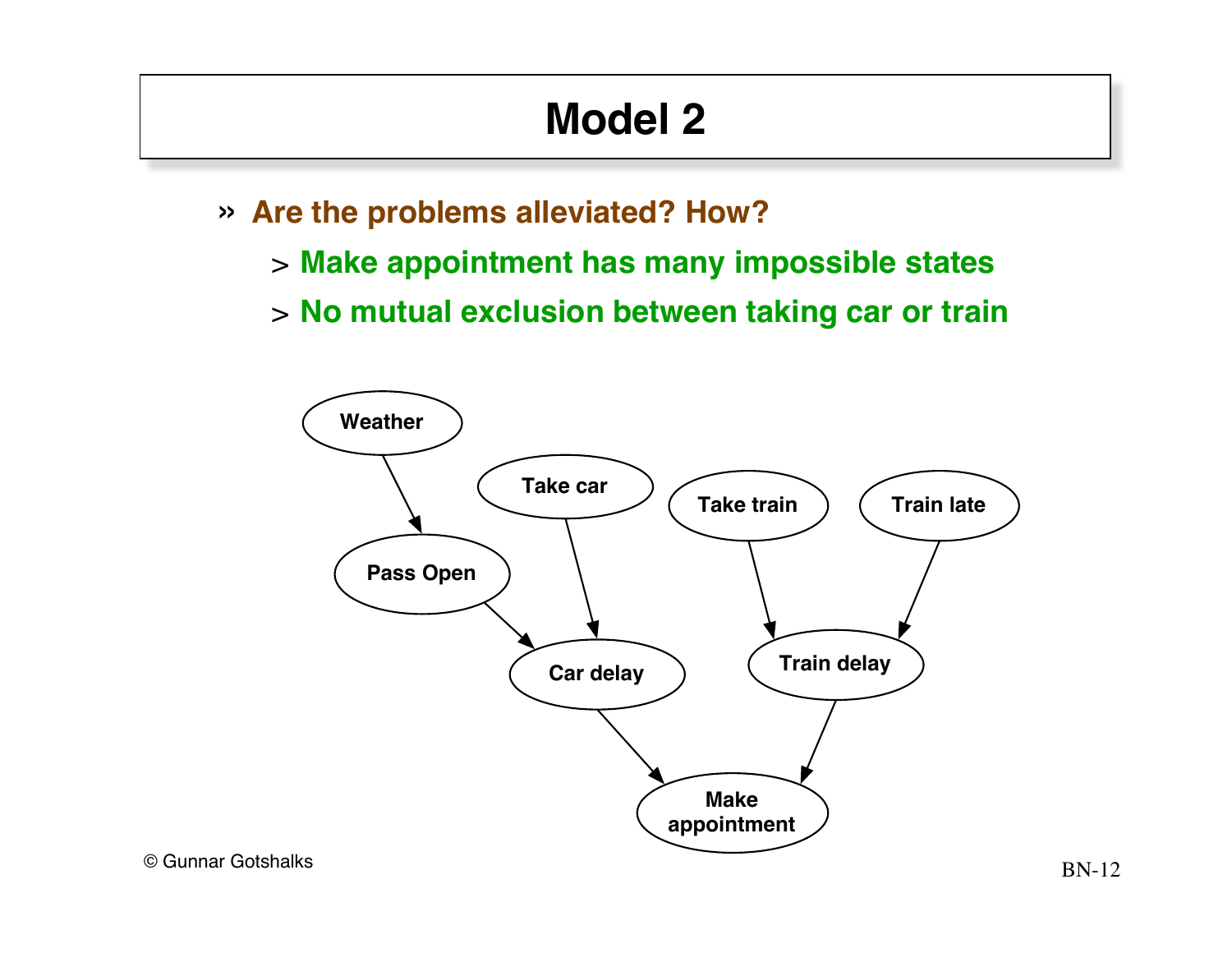## **Model 2 – 2**

- » **Are the problems alleviated alleviated? How?**
	- > **Make appointment has many impossible states**
		- **Simpler node probability table (NPT)**
	- > **No mutual exclusion between taking car or train**

– **Not alleviated** 

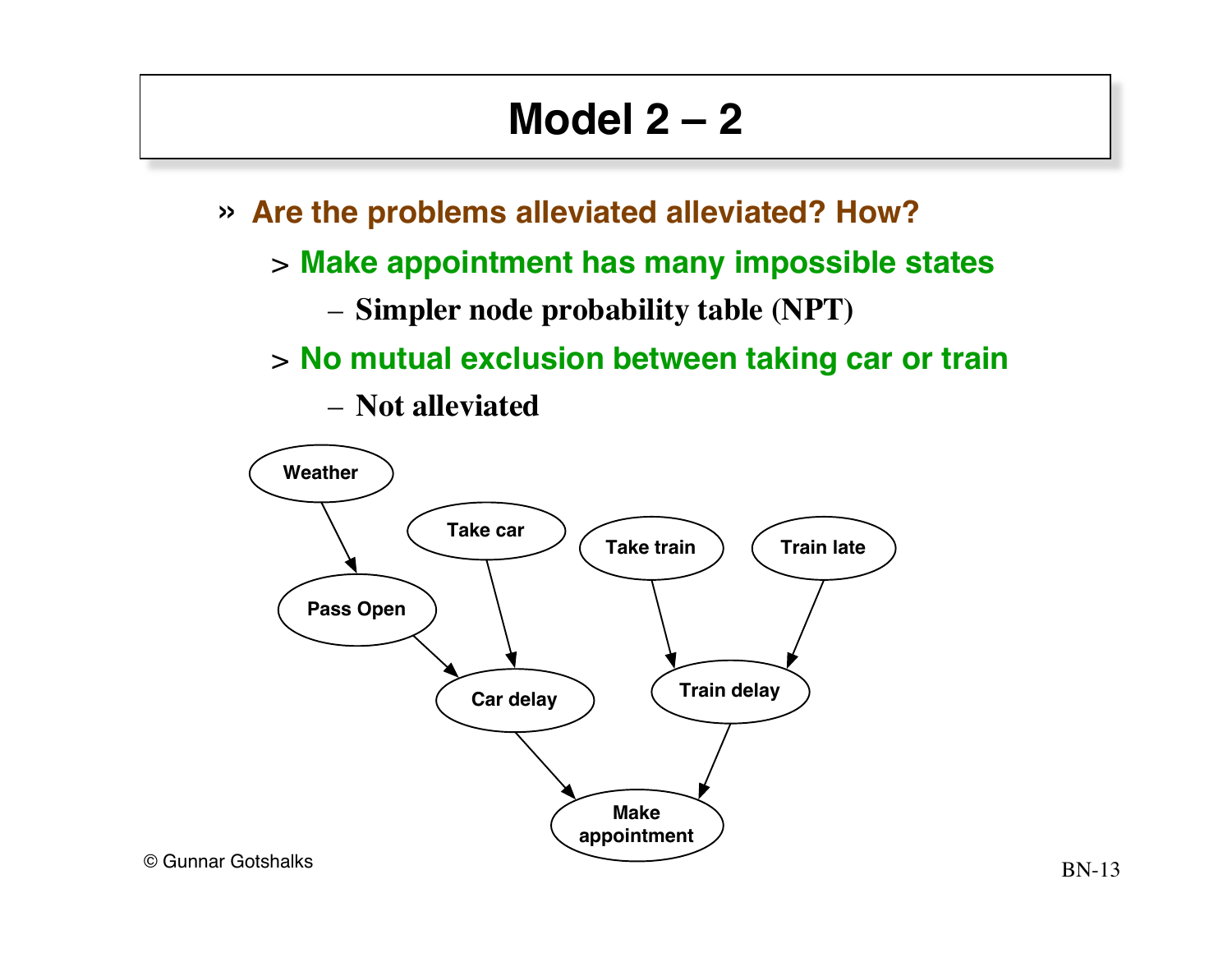# **Model 3**

- ◊ Mutual exclusion solved using Mode of transport node
	- » **NPT for Mode of transport has probability for taking car and train**

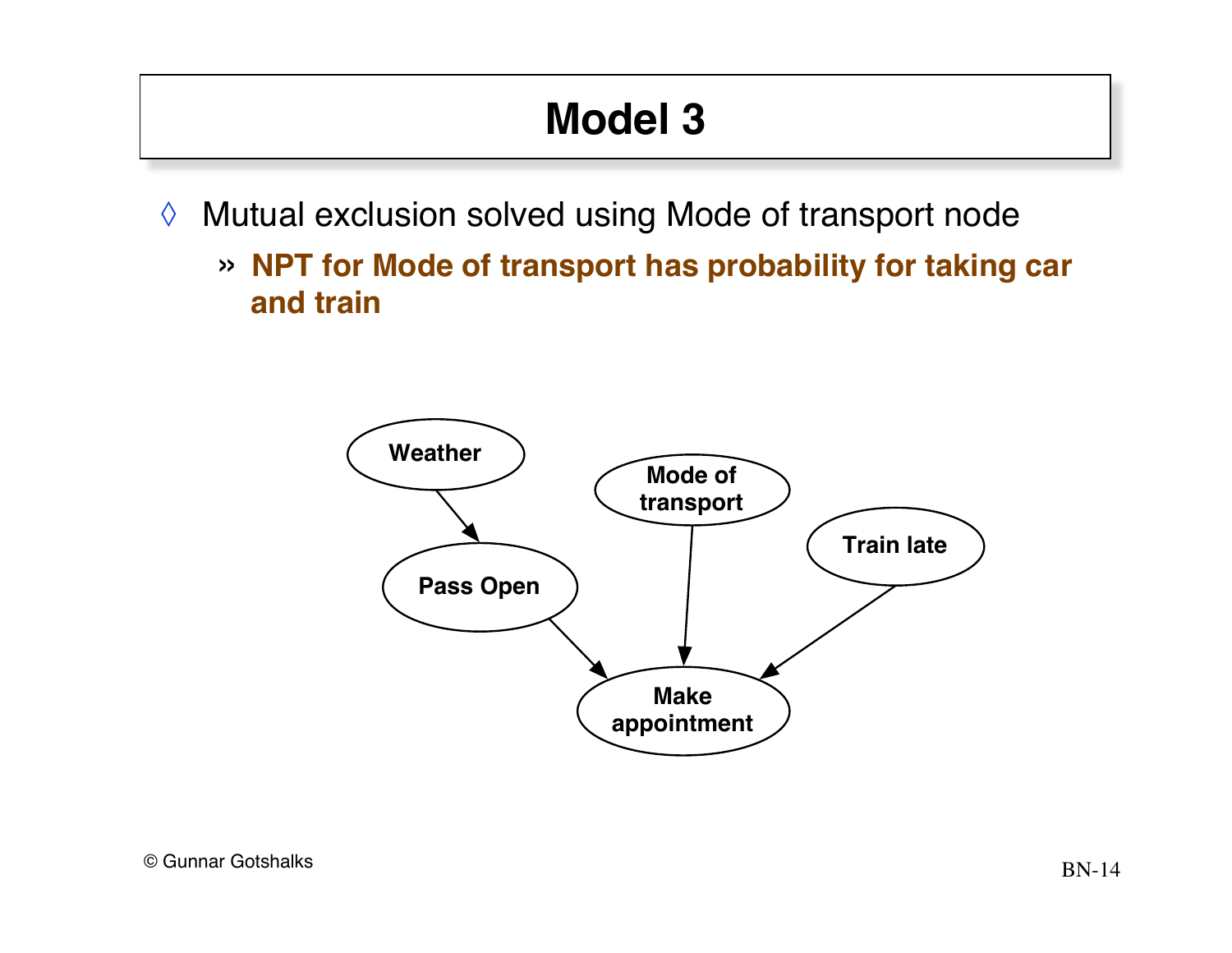# **Model 3 – 2**

#### > **NPT for make appointment**

- 11

 $\sim$   $\sim$ 

- -

– **Selects left or right causal pathway depending upon mode of transport**

| Mode of<br>Transport | Train |     |      |                         | Car   |             |      |        |
|----------------------|-------|-----|------|-------------------------|-------|-------------|------|--------|
| Train Late?          | False |     | True |                         | False |             | True |        |
| Pass Open?           |       |     |      | Open Closed Open Closed |       | Open Closed | Open | Closed |
| False                | 0.1   | 0.1 | 0.9  | 0.9                     | 0.1   | 0.9         | 0.1  | 0.9    |
| True                 | 0.9   | 0.9 | 0.1  | 0.1                     | 0.9   | 0.1         | 0.9  | 0.1    |

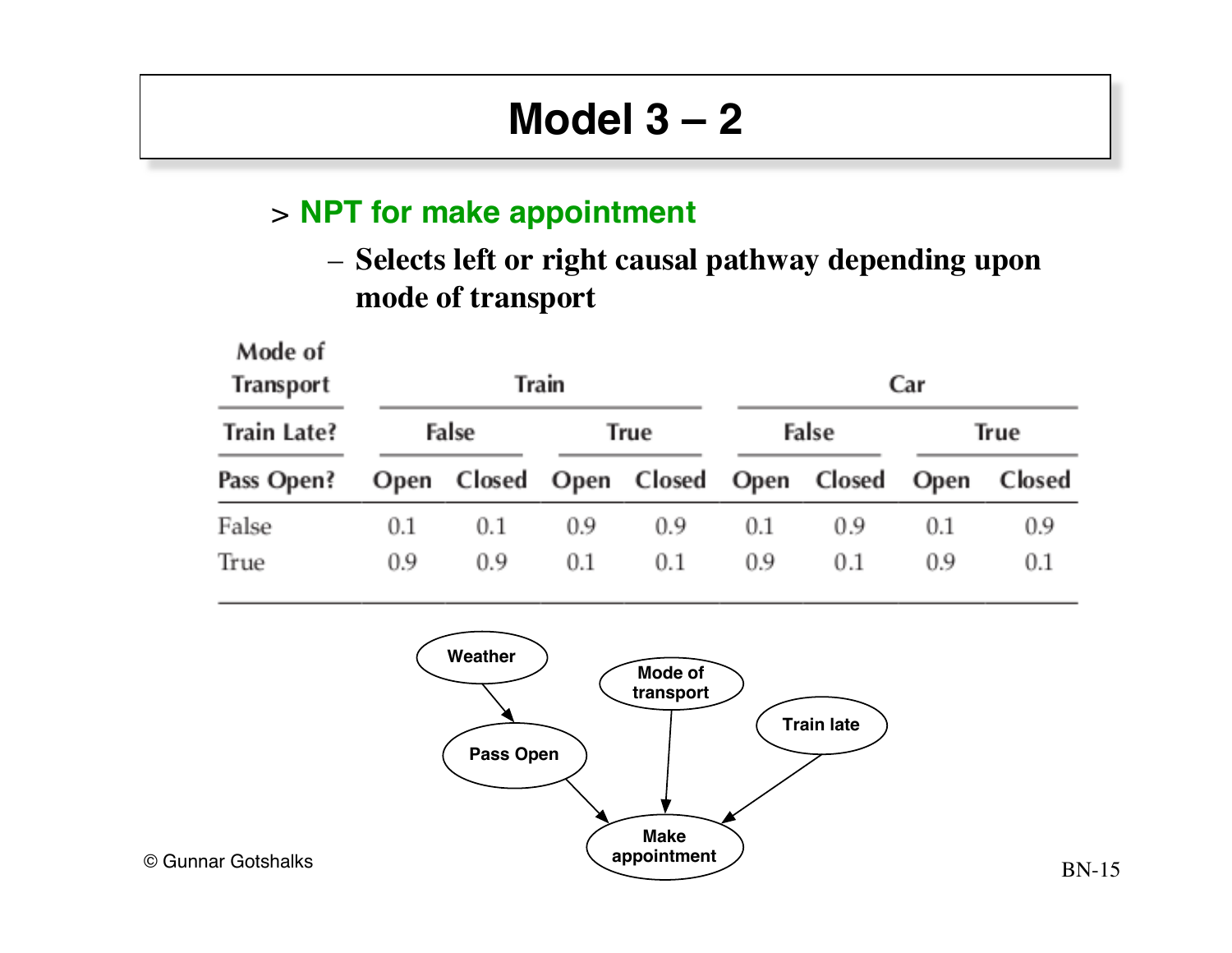## **Causal pathways**

◊ Not all mutual exclusion problems can be solved as simply as in the mountain pass problem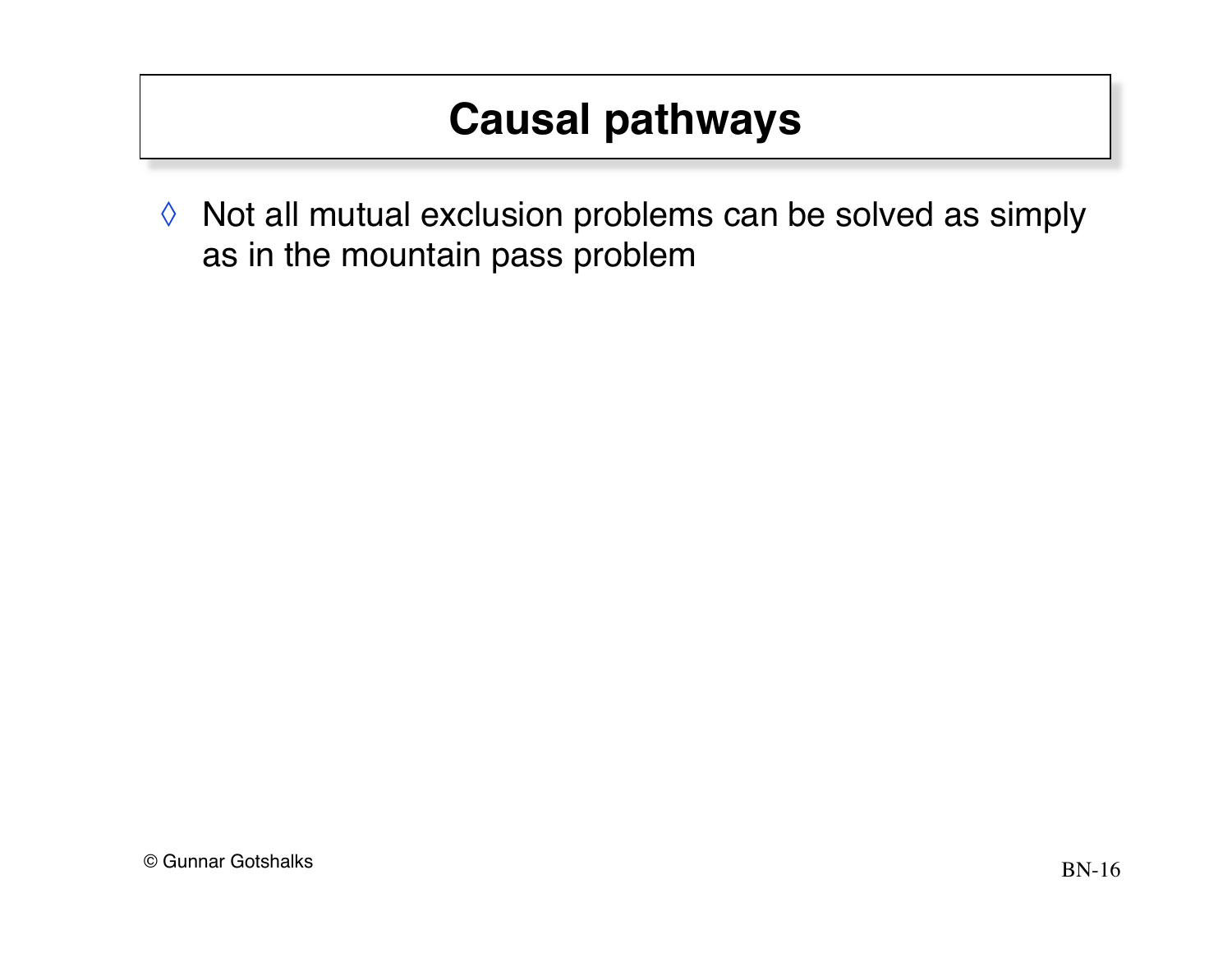# **Causal pathways – 2**

- ◊ Not all mutual exclusion problems can be solved as simply as in the mountain pass problem
	- » **What about the situation where there are two or more mutually exclusive states, each belonging to a different causal pathway**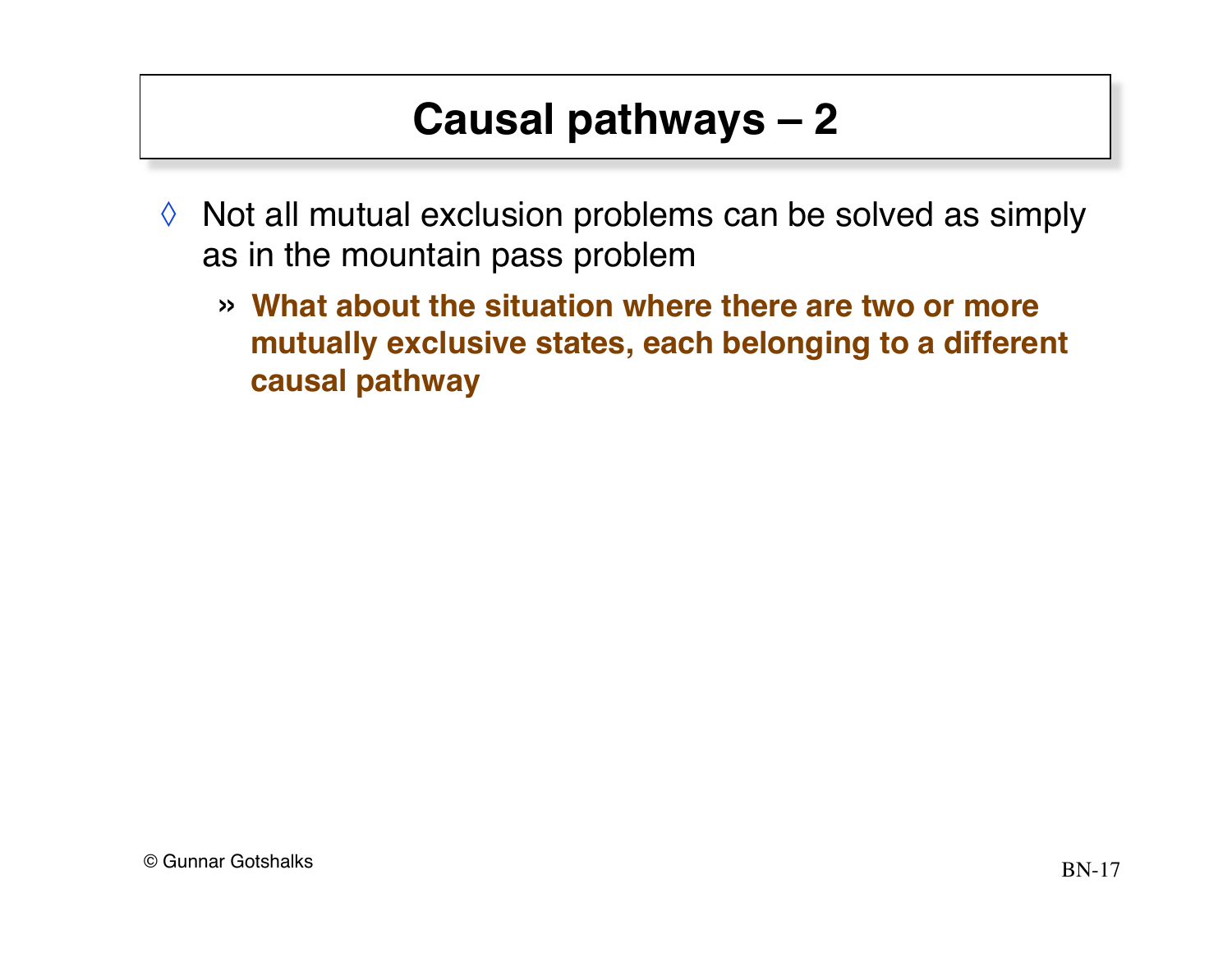# **Causal pathways – 3**

- $\Diamond$  Not all mutual exclusion problems can be solved as simply as in the mountain pass problem
	- » **What about the situation where there are two or more mutually exclusive states, each belonging to a different causal pathway** 
		- > **Merging the causal pathways into a single node may**
			- **Detract from the semantics of the model**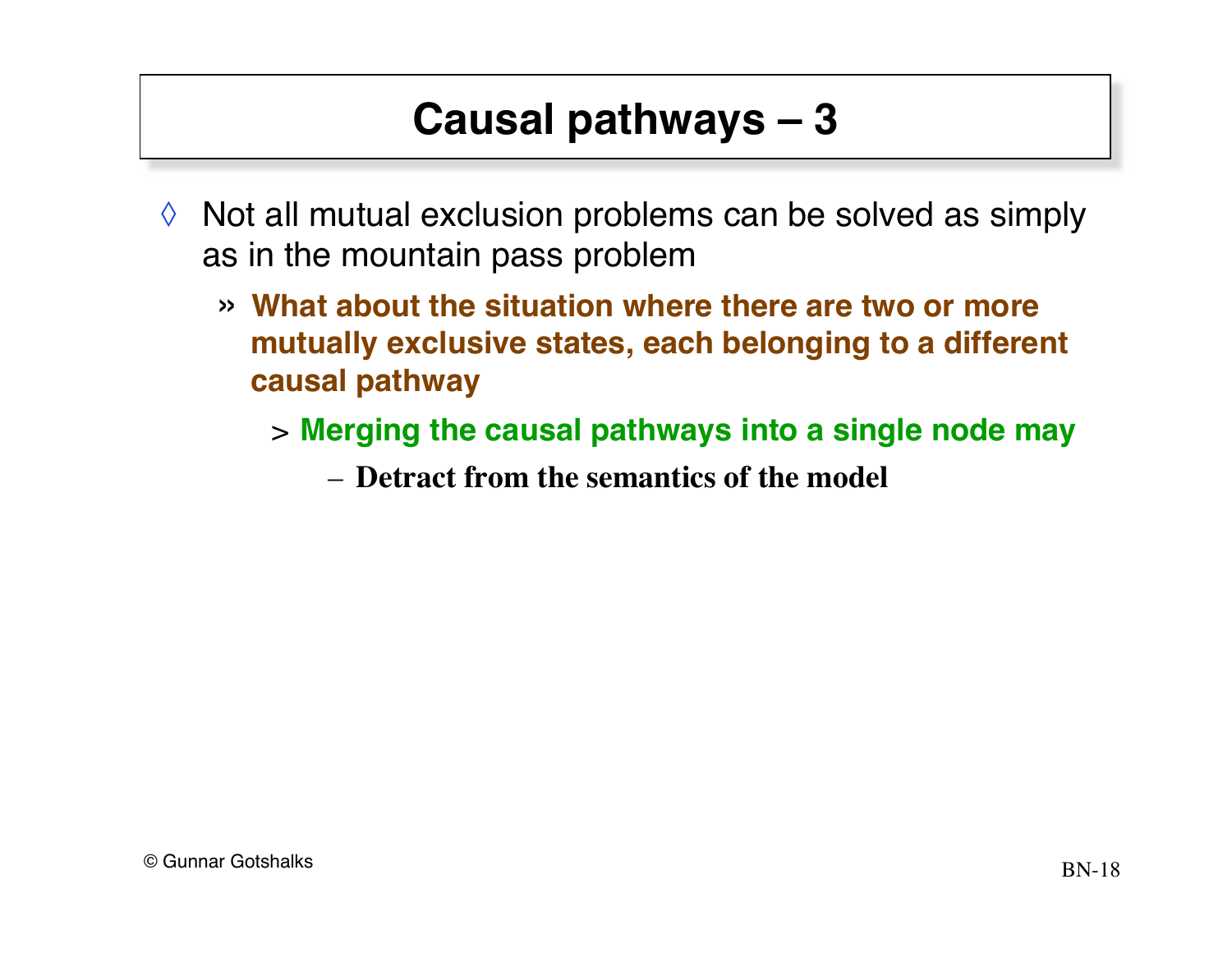# **Causal pathways – 4**

- $\Diamond$  Not all mutual exclusion problems can be solved as simply as in the mountain pass problem
	- » **What about the situation where there are two or more mutually exclusive states, each belonging to a different causal pathway** 
		- > **Merging the causal pathways into a single node may**
			- **Detract from the semantics of the model**
			- **Make elicitation and communication difficult**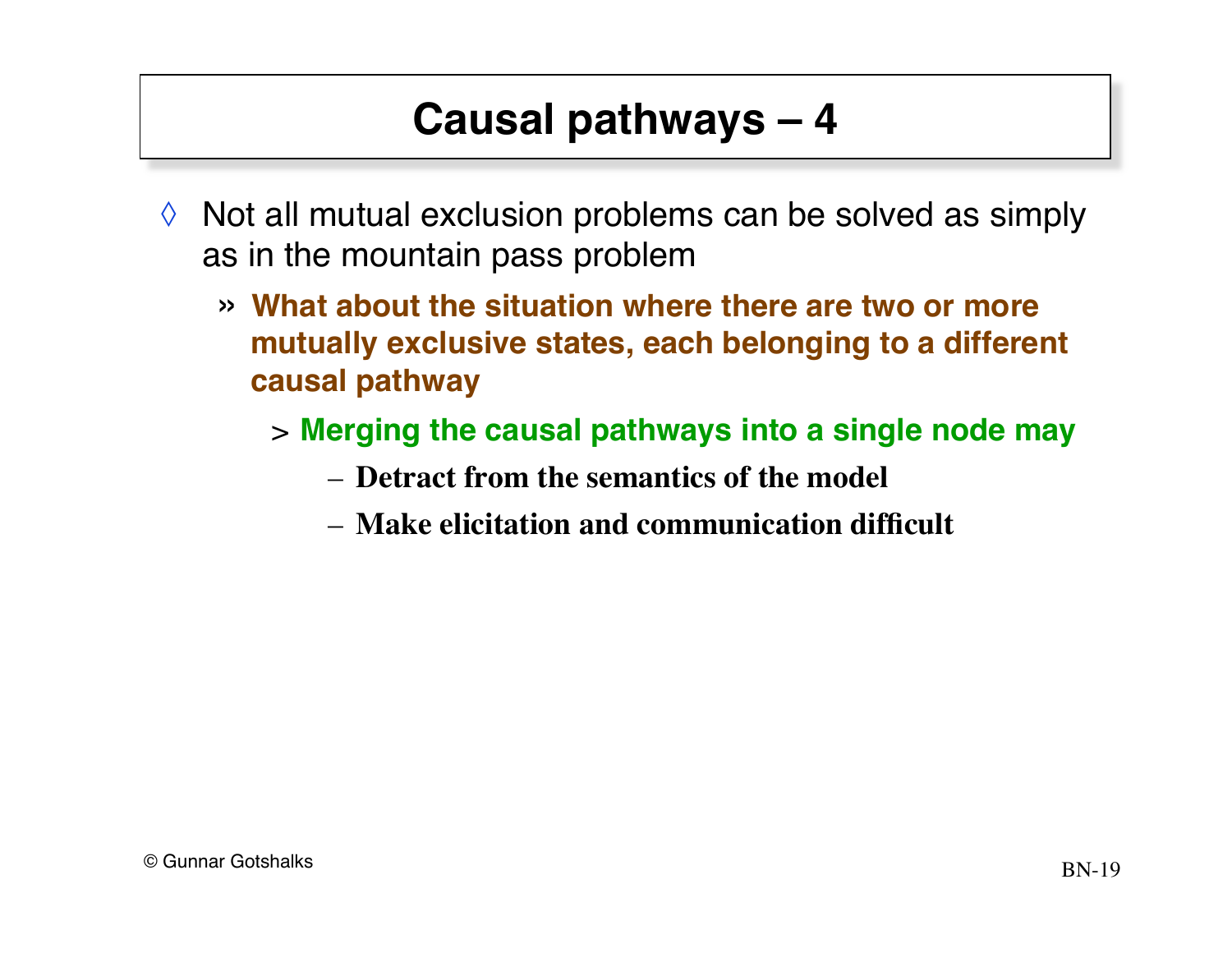# **Slip & fall**

- $\Diamond$  Single node for all the outcomes (pathways)
- ◊ Total number of NPT entries is 89
	- » **Slips (2) Falls (6) Breaks fall (9) Outcome (72)**

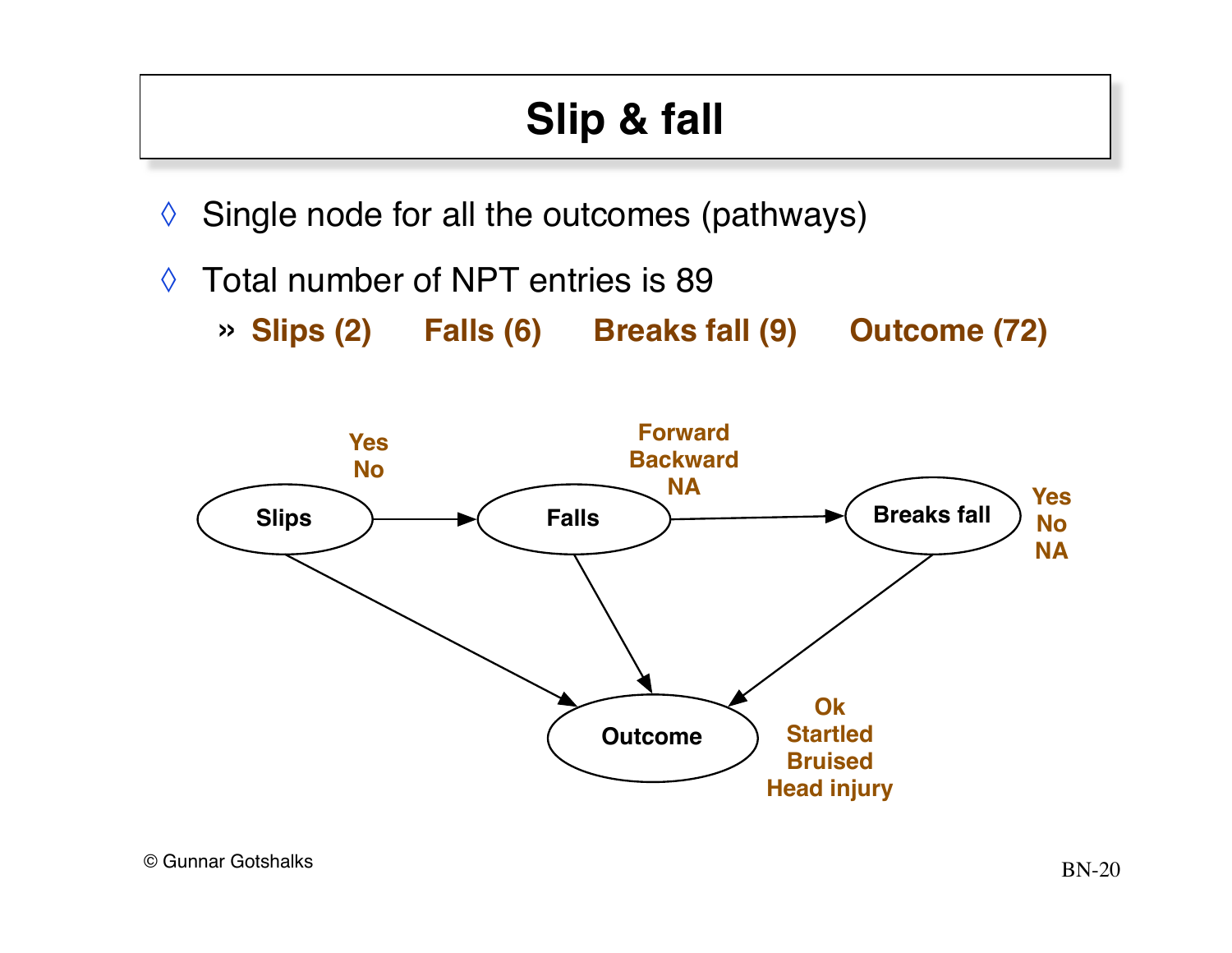# **Slip & fall– 2**

- $\Diamond$  Separate nodes for different outcomes (pathways)
- ◊ Total number of NPT entries is 33
	- » **No table has more than 9 entries**
		- > **Much clearer to understand and deal with**

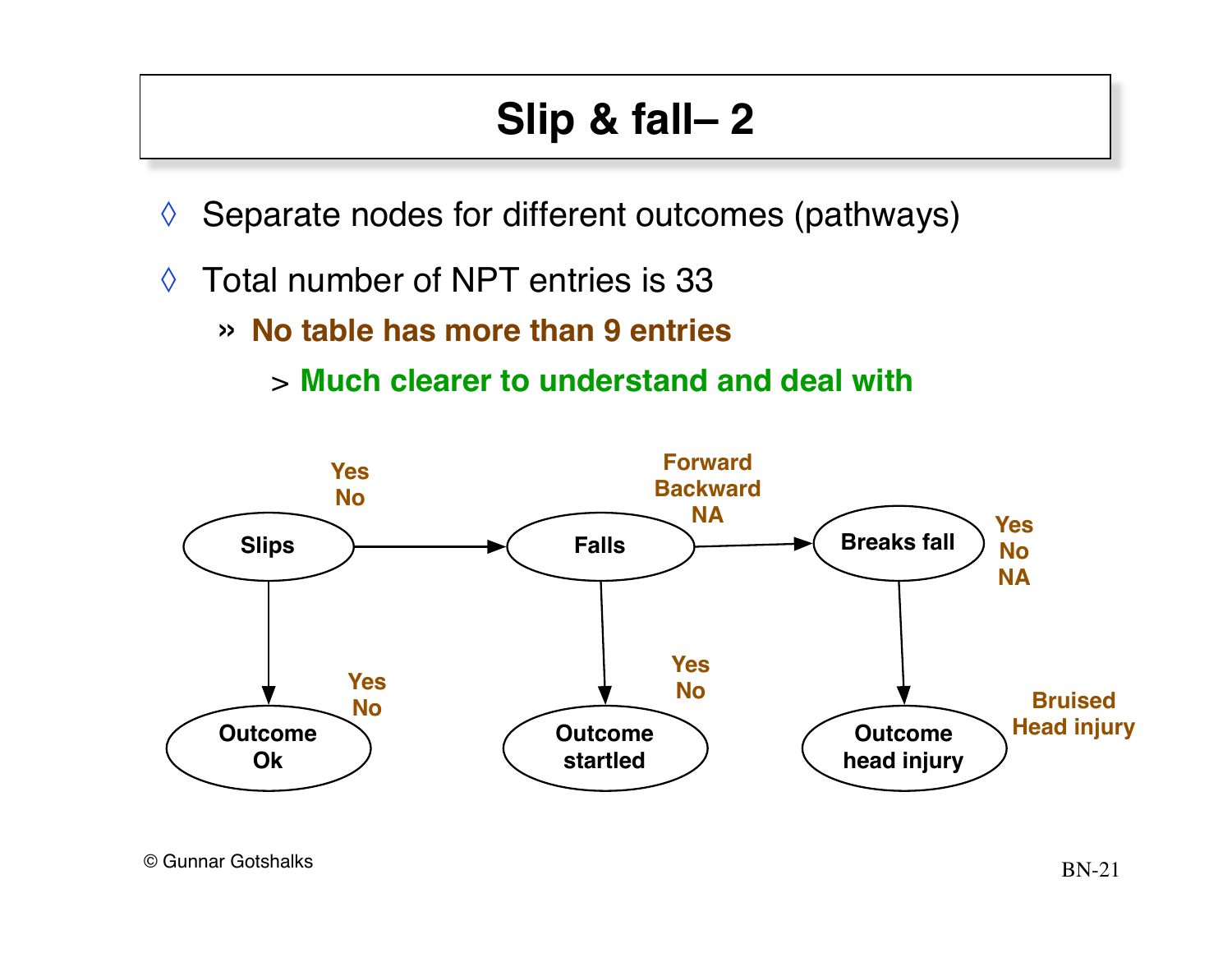◊ In a murder trial a central piece of evidence is the existence of blood found on the defendant's shirt collar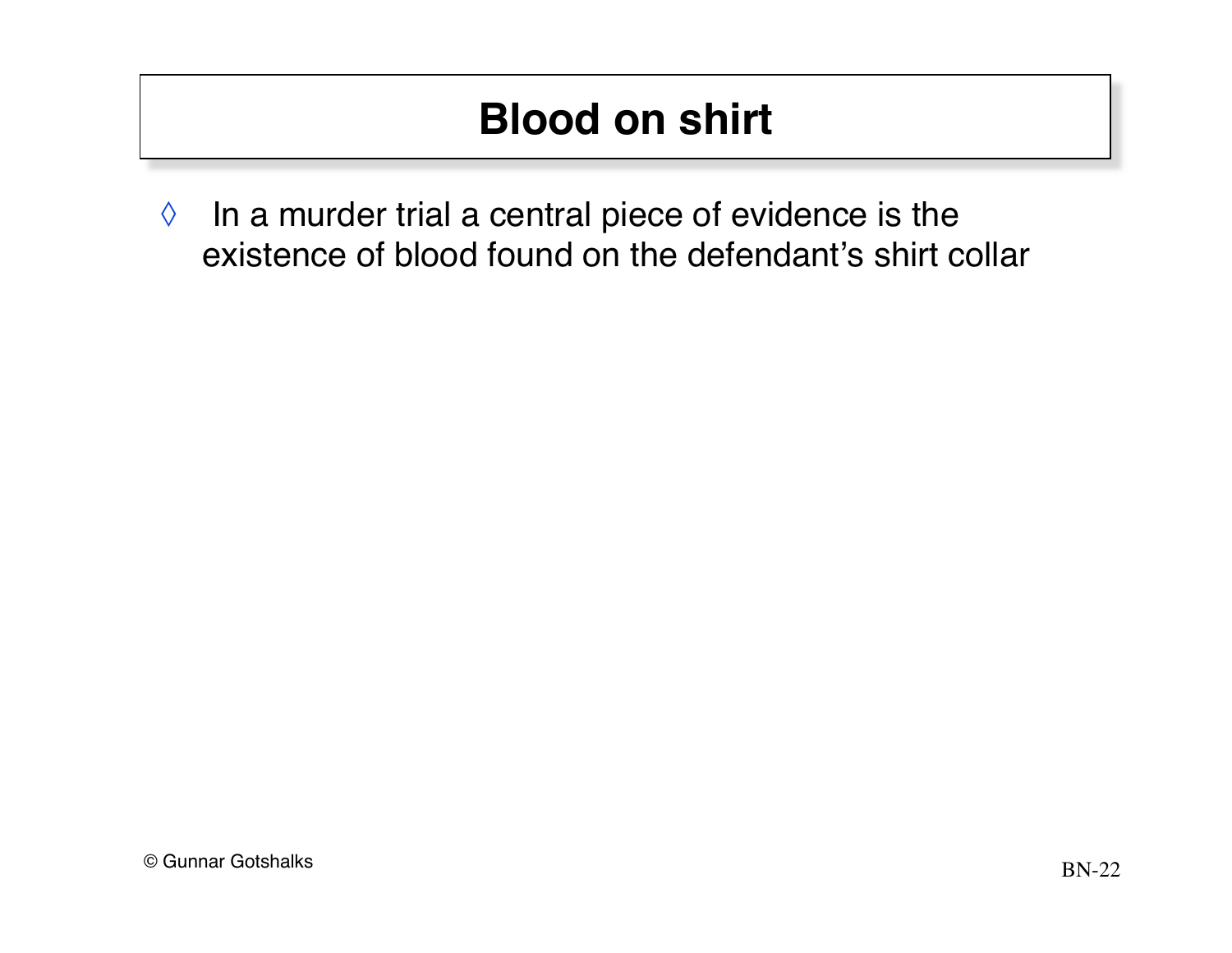- $\Diamond$  In a murder trial a central piece of evidence is the existence of blood found on the defendant's shirt collar
- $\Diamond$  It could have come from the victim, if the defendant really was present during the murder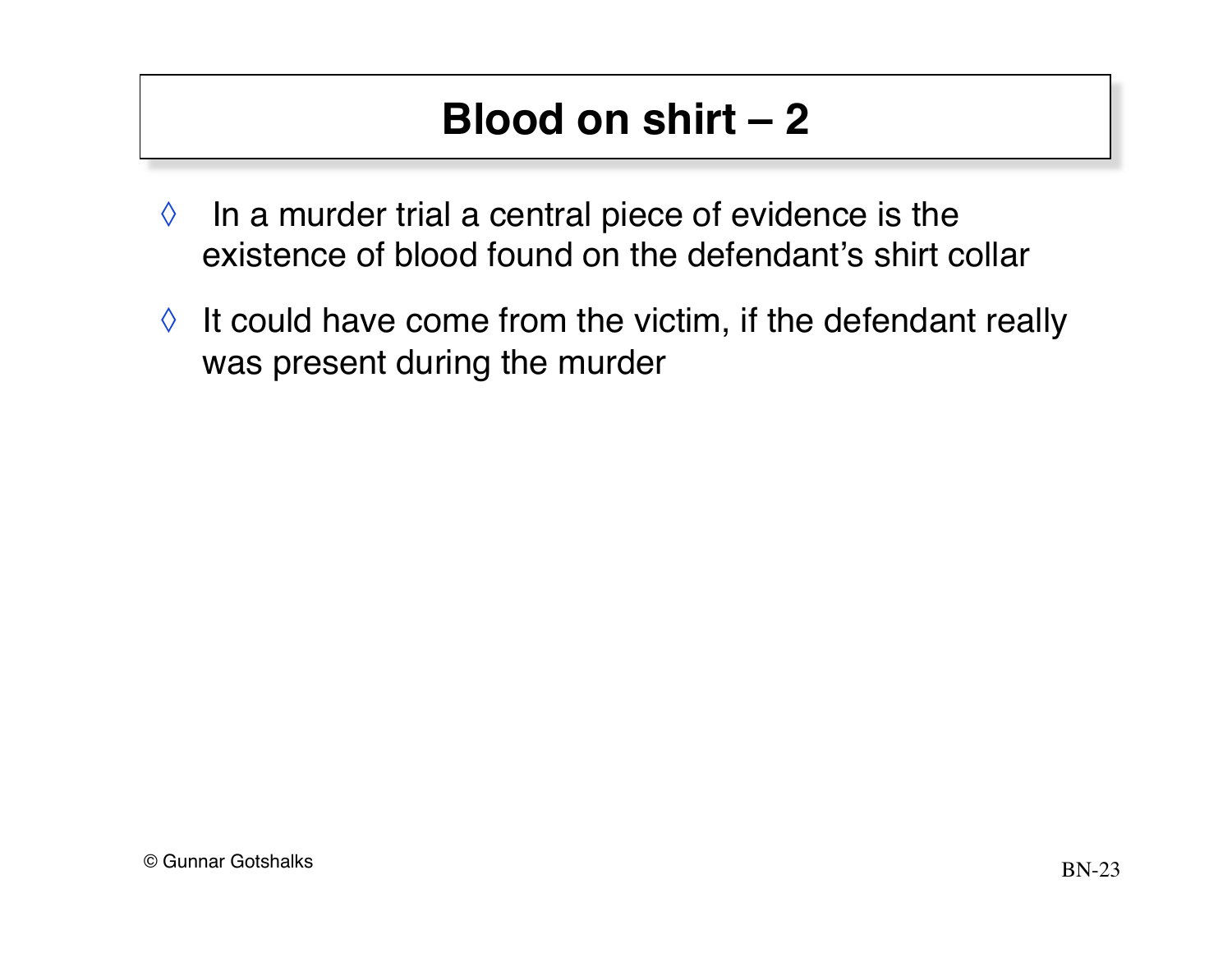- $\Diamond$  In a murder trial a central piece of evidence is the existence of blood found on the defendant's shirt collar
- $\Diamond$  It could have come from the victim, if the defendant really was present during the murder
- $\Diamond$  Or the defendant who may have cut themselves shaving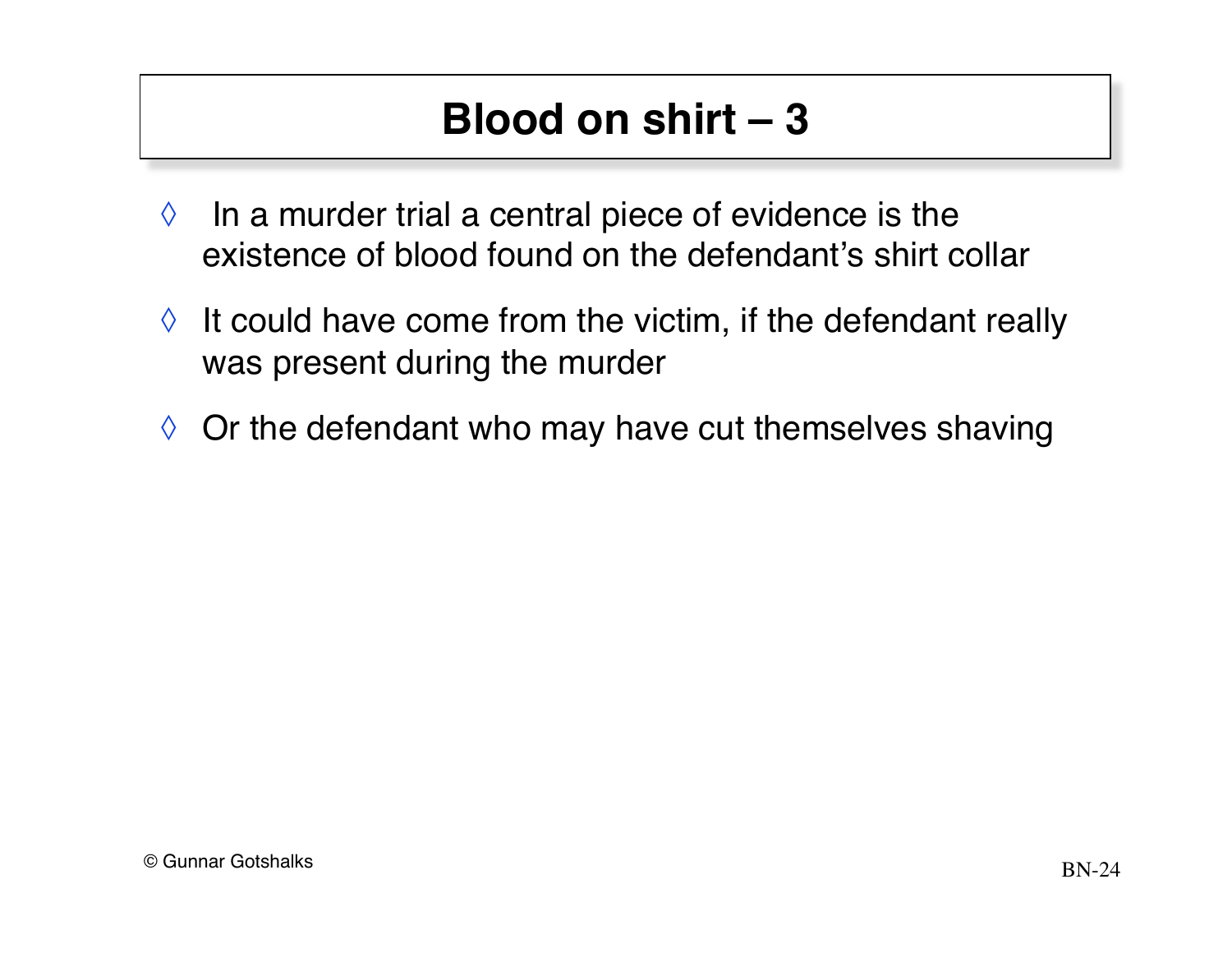- $\Diamond$  In a murder trial a central piece of evidence is the existence of blood found on the defendant's shirt collar
- $\Diamond$  It could have come from the victim, if the defendant really was present during the murder
- $\Diamond$  Or the defendant who may have cut themselves shaving
- $\Diamond$  There is a strong assumption that these two events are mutually exclusive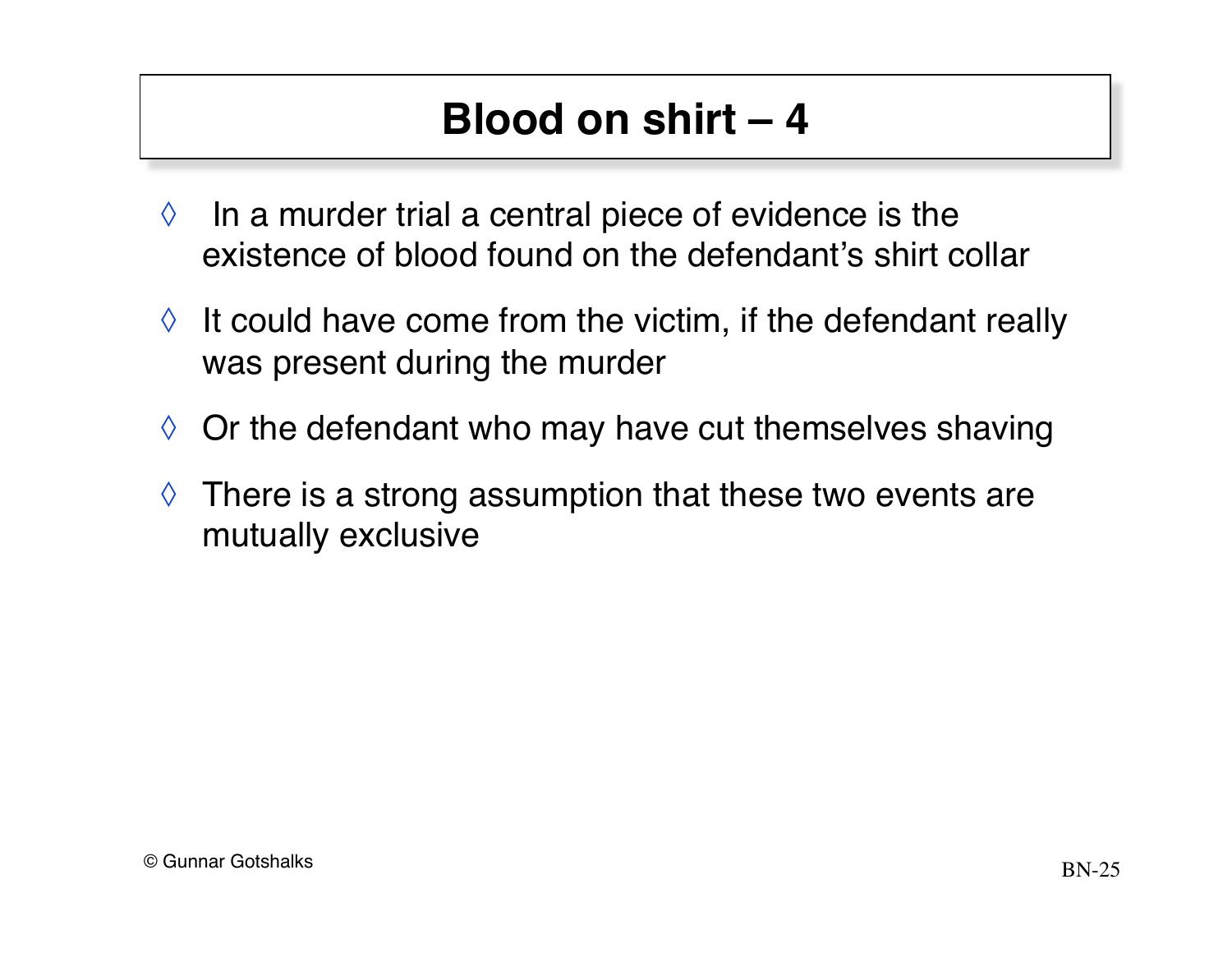- $\Diamond$  In a murder trial a central piece of evidence is the existence of blood found on the defendant's shirt collar
- $\Diamond$  It could have come from the victim, if the defendant really was present during the murder
- $\Diamond$  Or the defendant who may have cut themselves shaving
- $\Diamond$  There is a strong assumption that these two events are mutually exclusive
	- » **If the blood came from one it cannot have come from the other**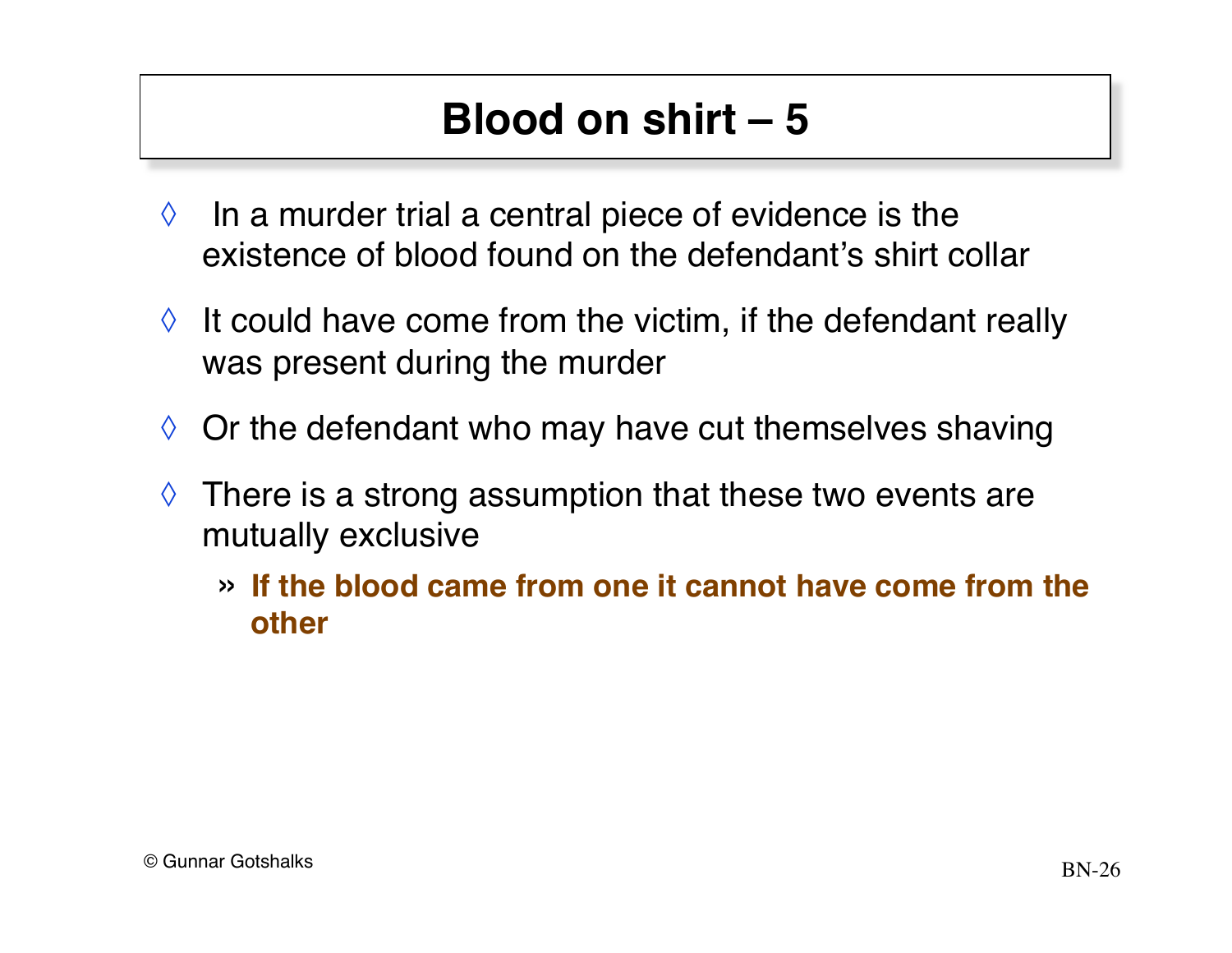◊ Single node used for mutual exclusion

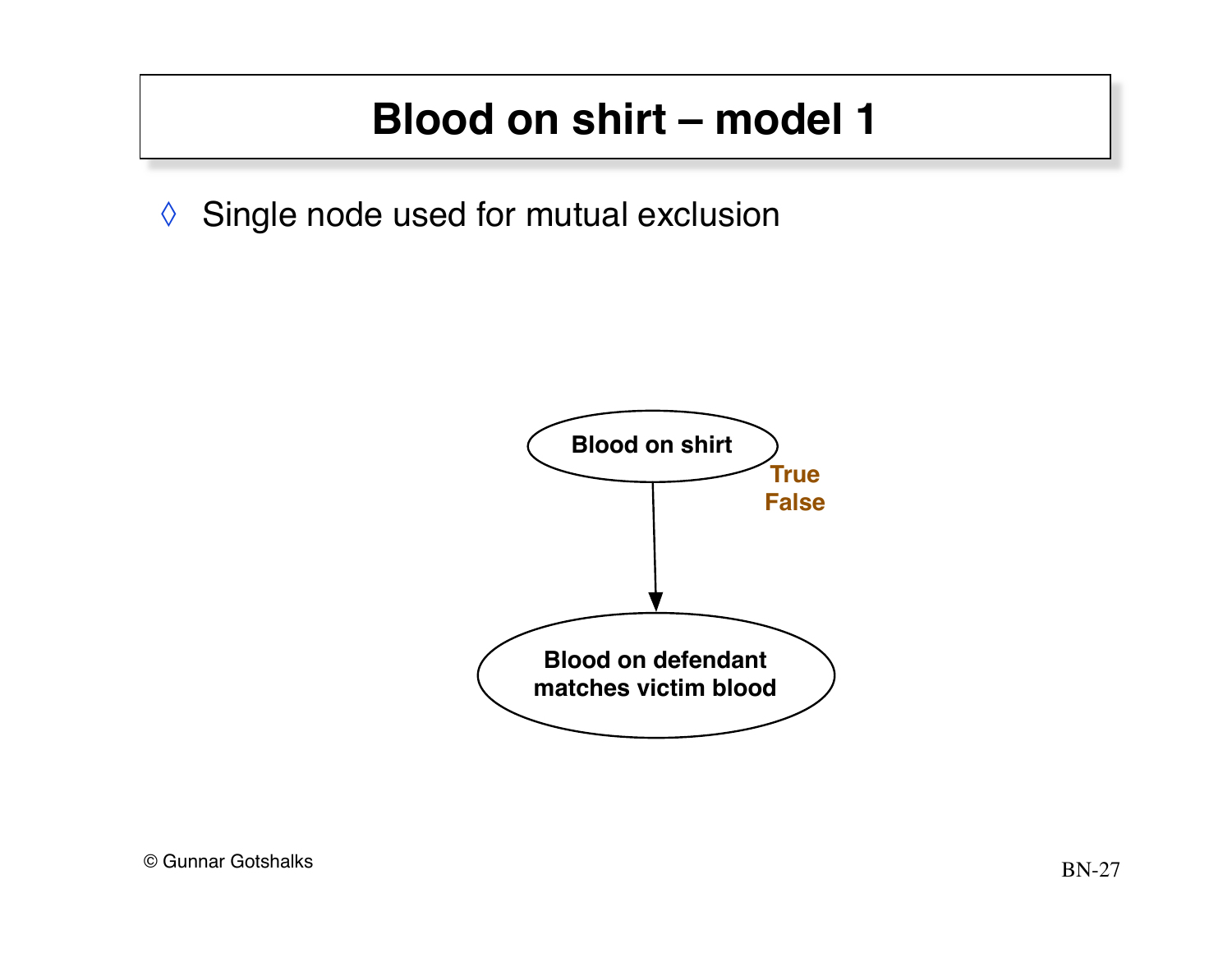- ◊ Single node used for mutual exclusion
	- » **Problem is that there are complex, distinct pathways involving different evidence leading to alternate hypotheses**

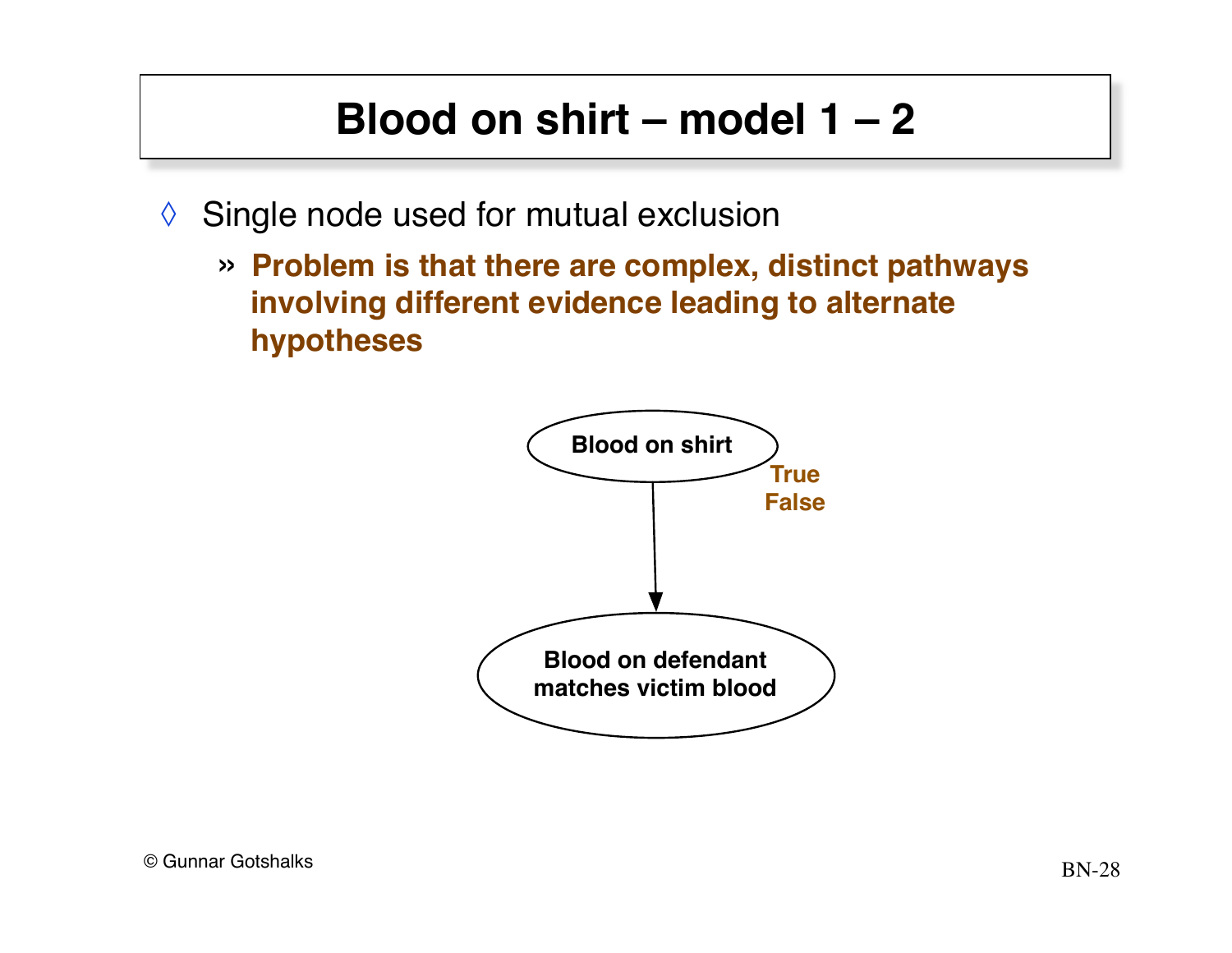◊ Separate pathways

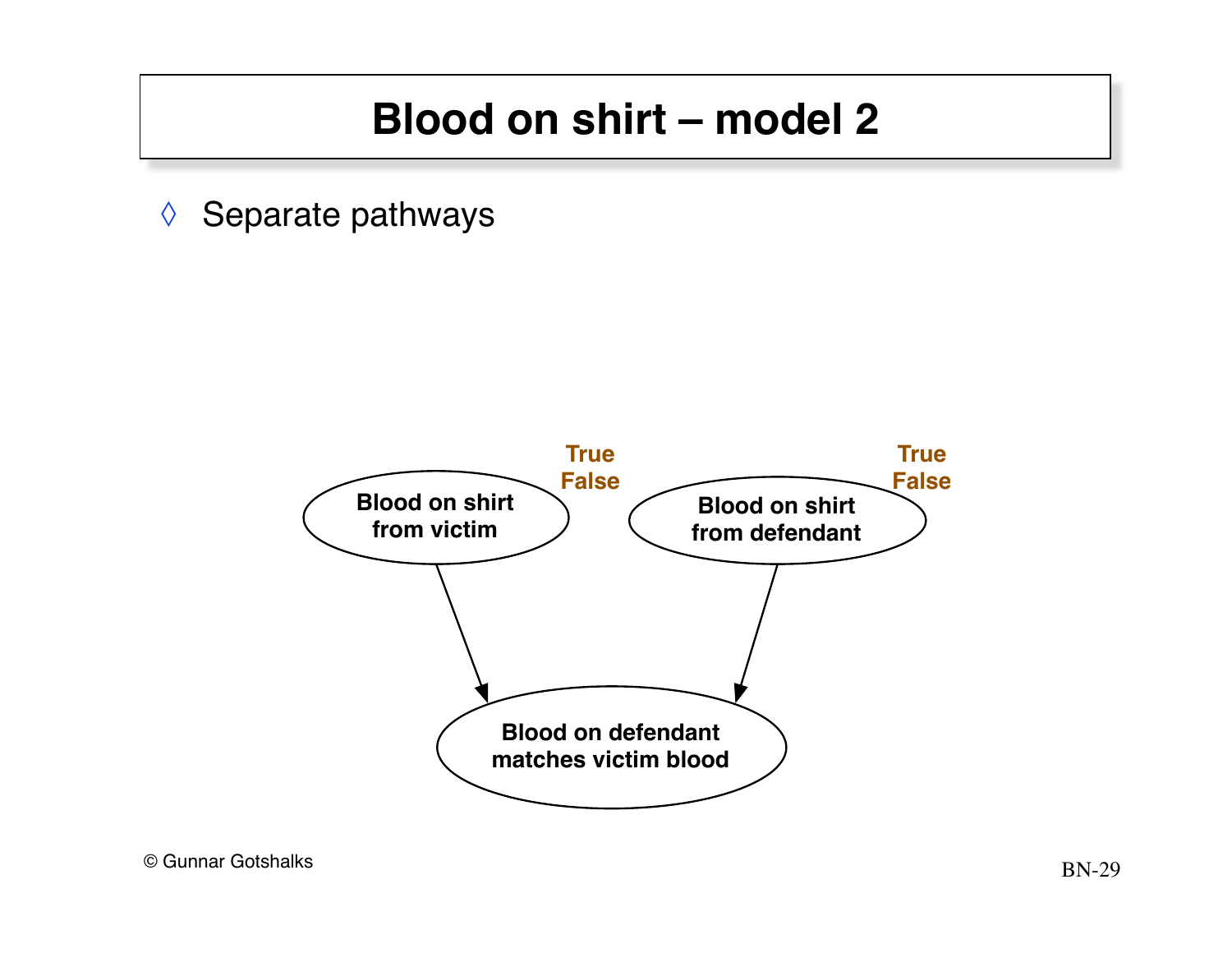- ◊ Separate pathways
	- » **Does not enforce mutual exclusion**

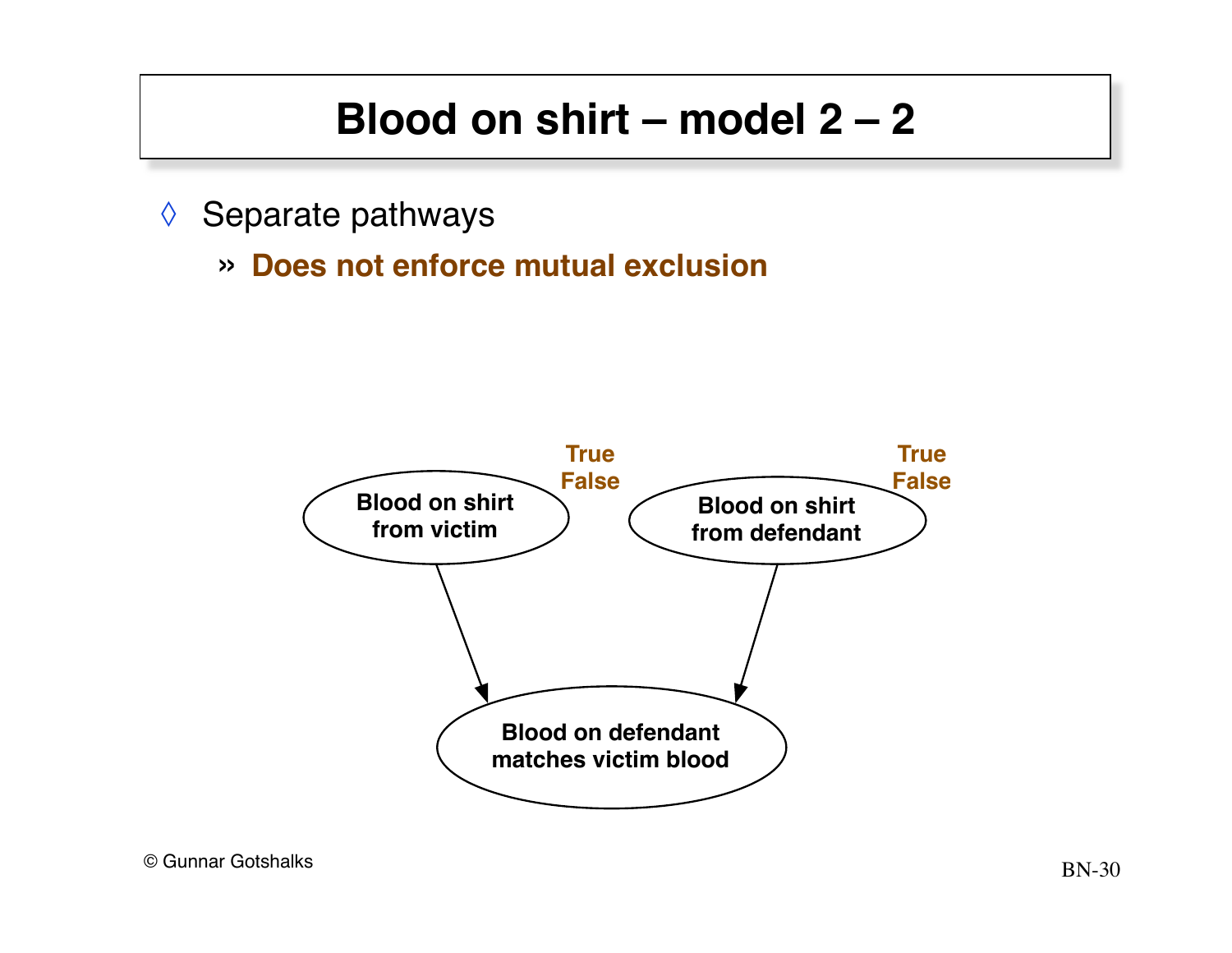- ◊ Separate pathways
	- » **Do not enforce mutual exclusion**
		- > **Could add a link between top nodes**

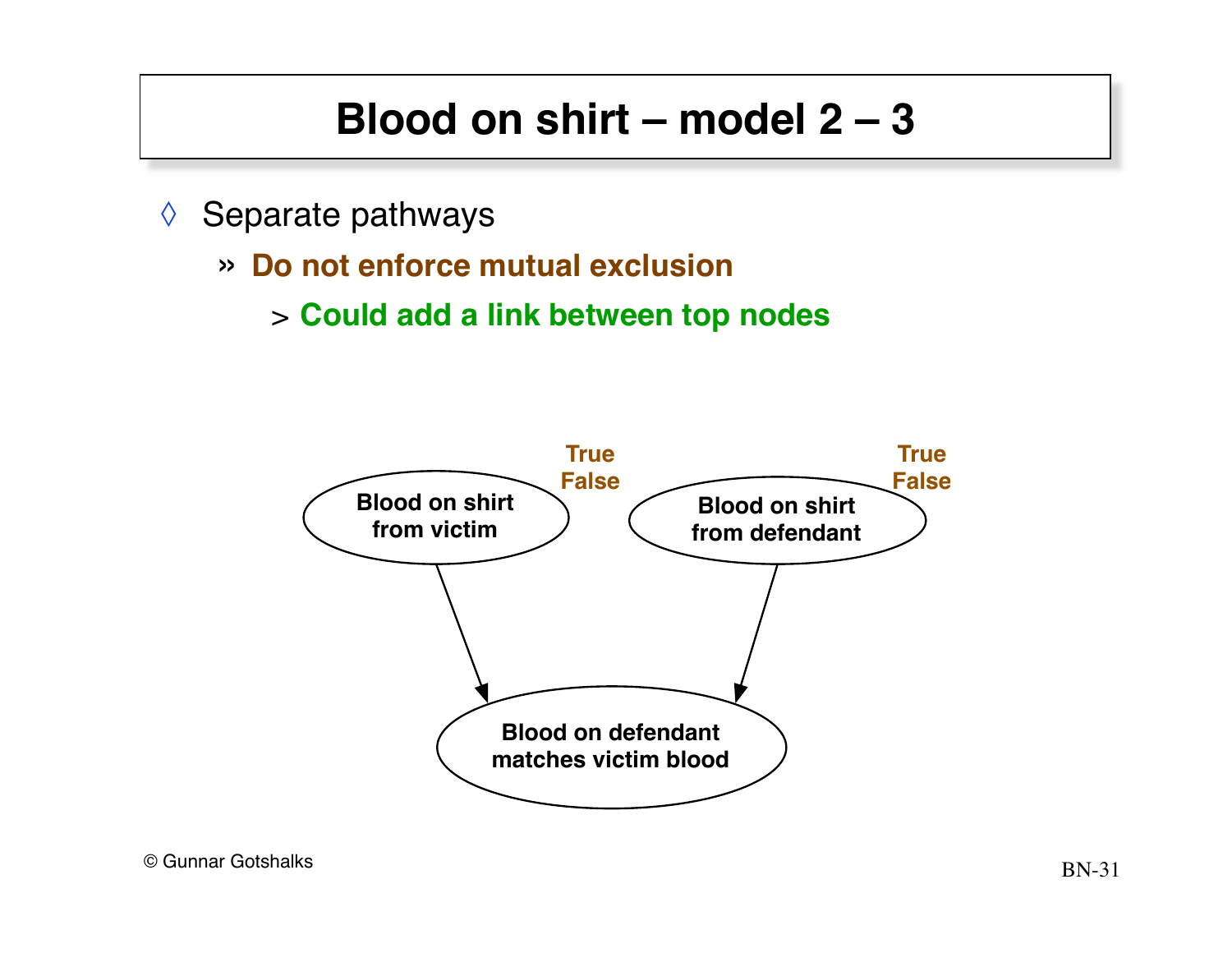- ◊ Separate pathways
	- » **Do not enforce mutual exclusion**
		- > **Could add a link between top nodes**
			- **Artificial dependency**

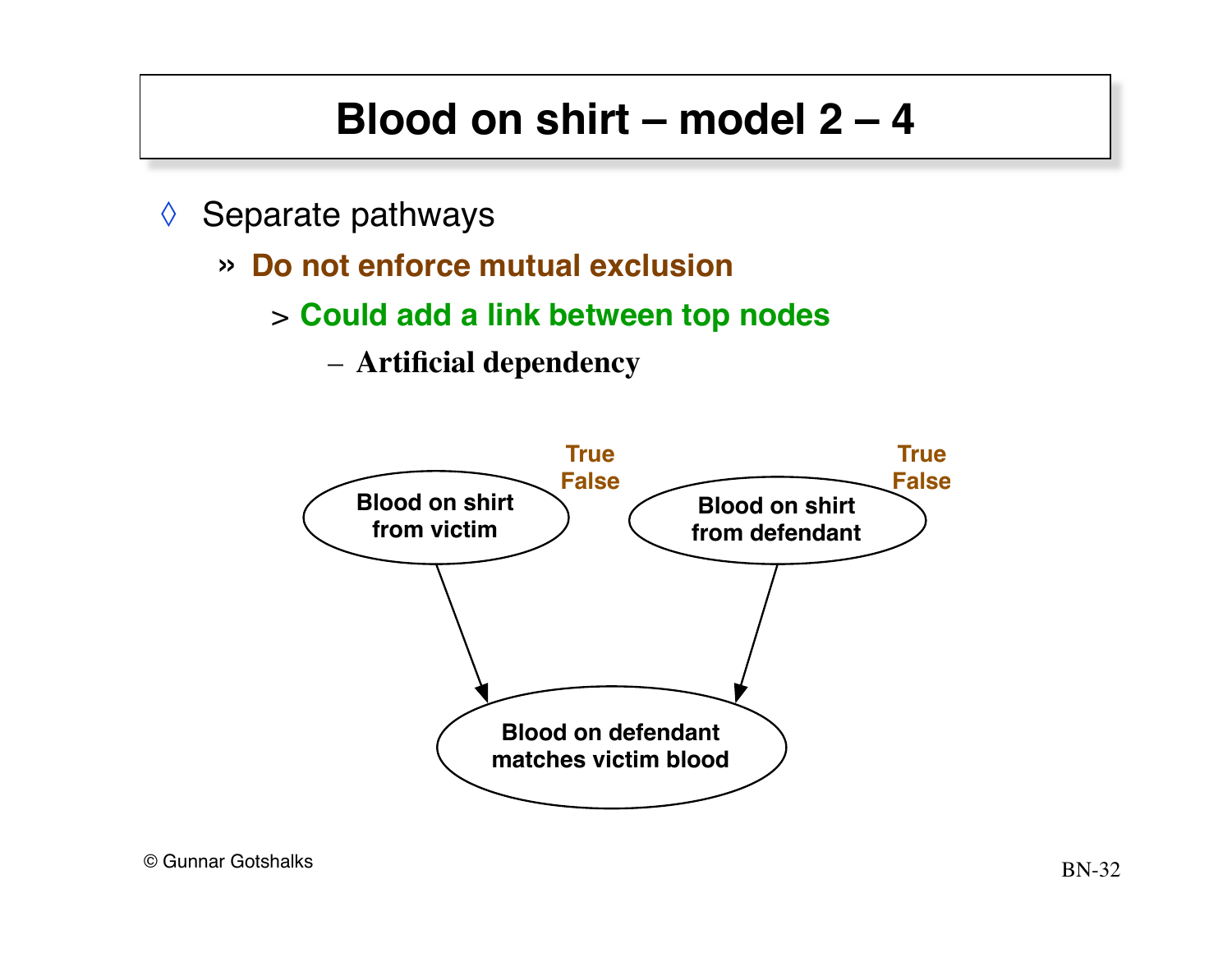- $\Diamond$  Separate pathways
	- » **Do not enforce mutual exclusion**
		- > **Could add a link between top nodes**
			- **Artificial dependency**
			- **Solution fails with more than 2 causes**

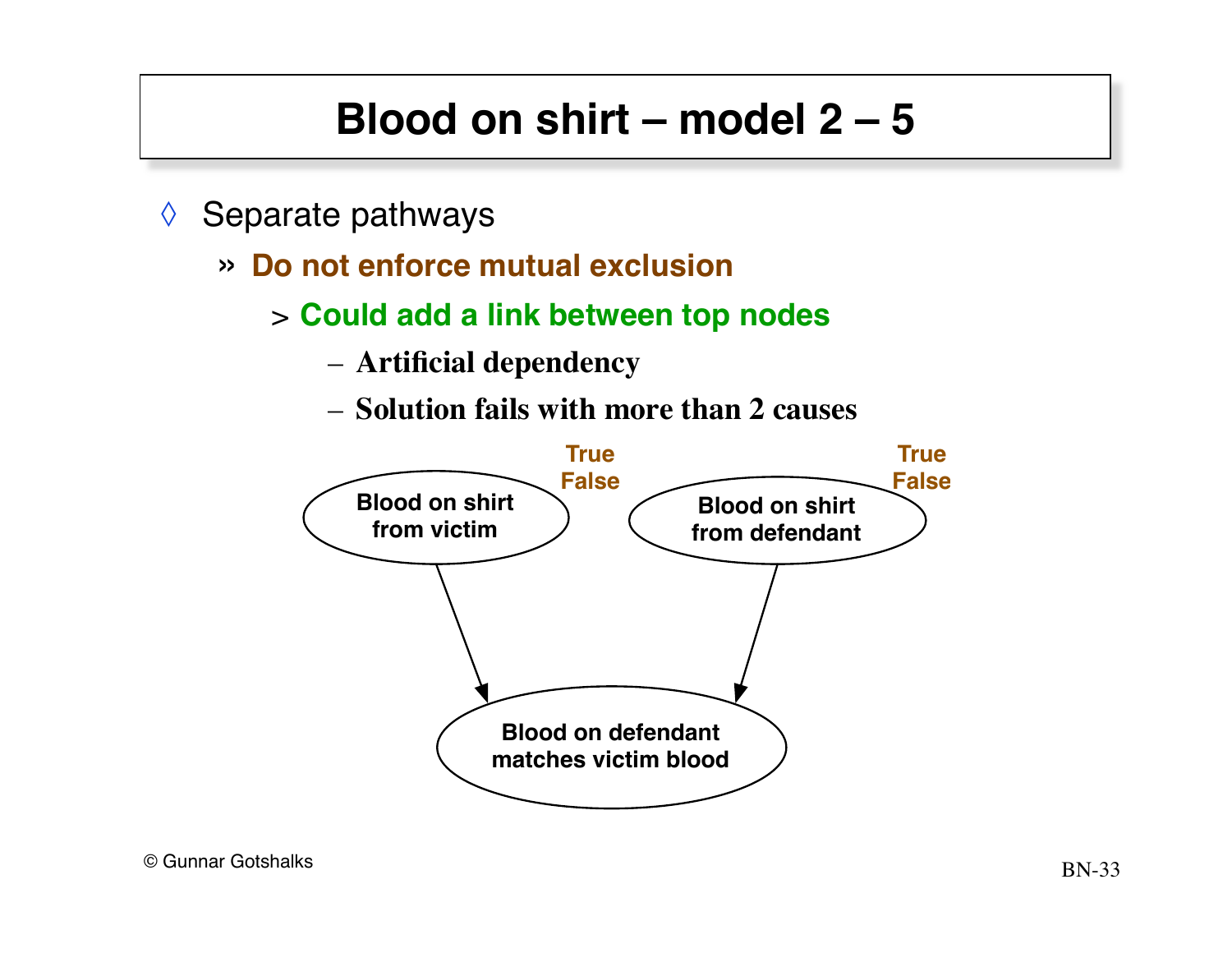◊ Solution for an arbitrary number of mutual exclusive causes

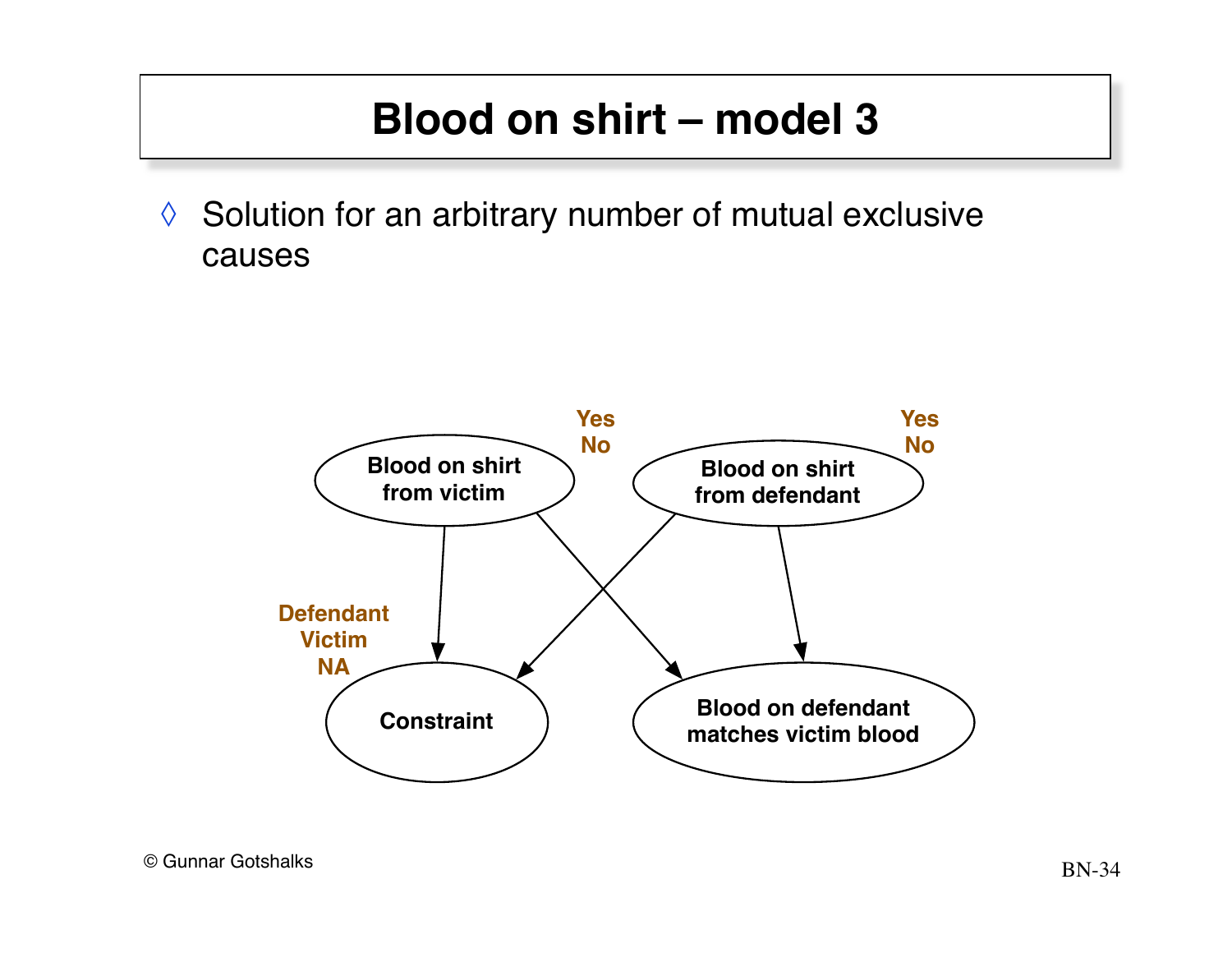#### ◊ NPT for Constraint

» **NA state is for combinations of states we think are impossible**

| <b>Blood on Shirt Is from Defendant</b> |       | False | True  |      |
|-----------------------------------------|-------|-------|-------|------|
| <b>Blood on Shirt Is from Victim</b>    | False | True  | False | True |
| Defendant                               | 0.0   | 0.0   | 1.0   | 0.0  |
| Victim                                  | 0.0   | 1.0   | 0.0   | 0.0  |
| NΑ                                      | 1.0   | 0.0   | 0.0   | 1.0  |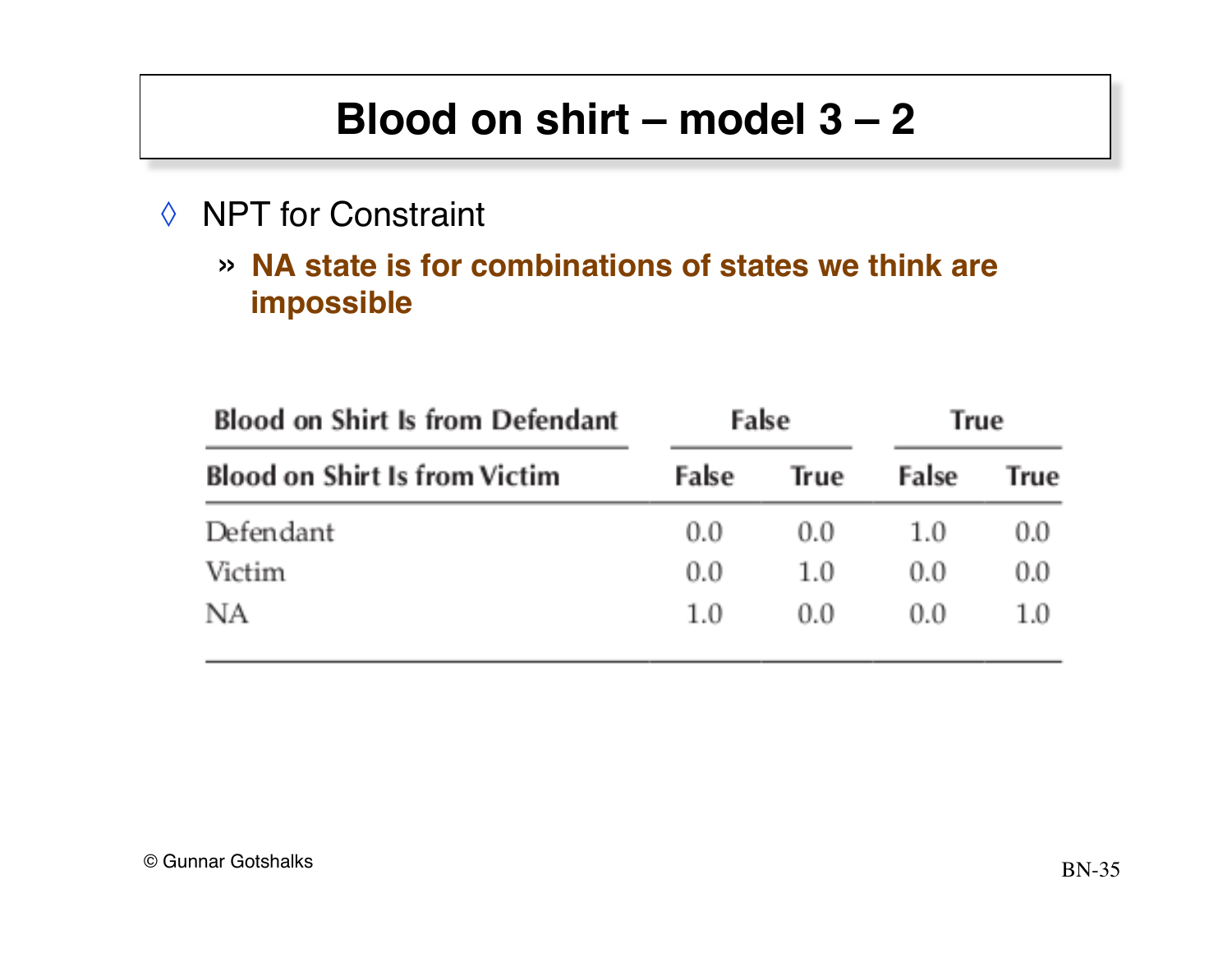$\Diamond$  To get model to work as required, set the soft evidence on the constraint node to ensure that NA is impossible

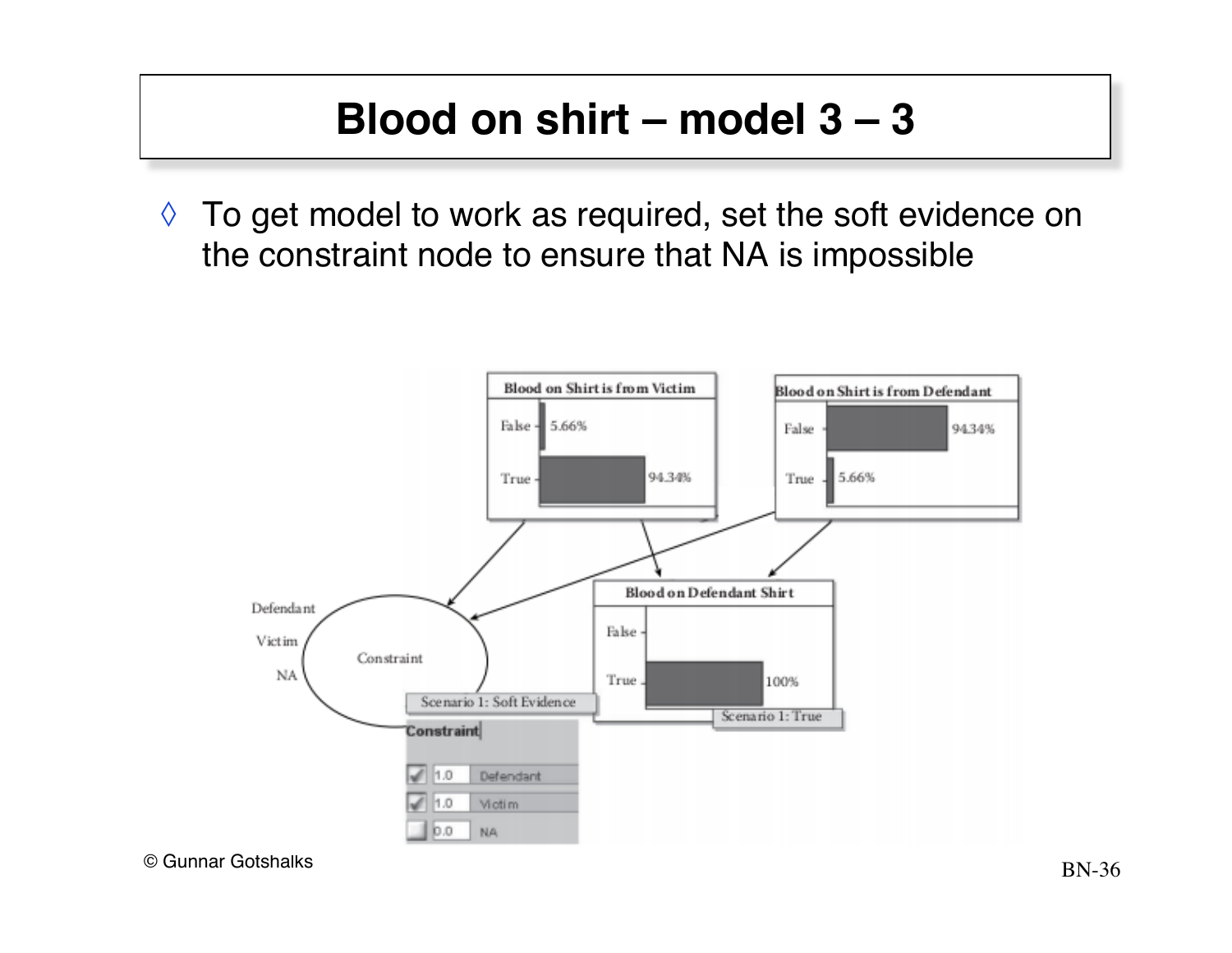- $\Diamond$  To get model to work as required, set the soft evidence on the constraint node to ensure that NA is impossible
	- » **Meaning that the impossible states can never be observed**

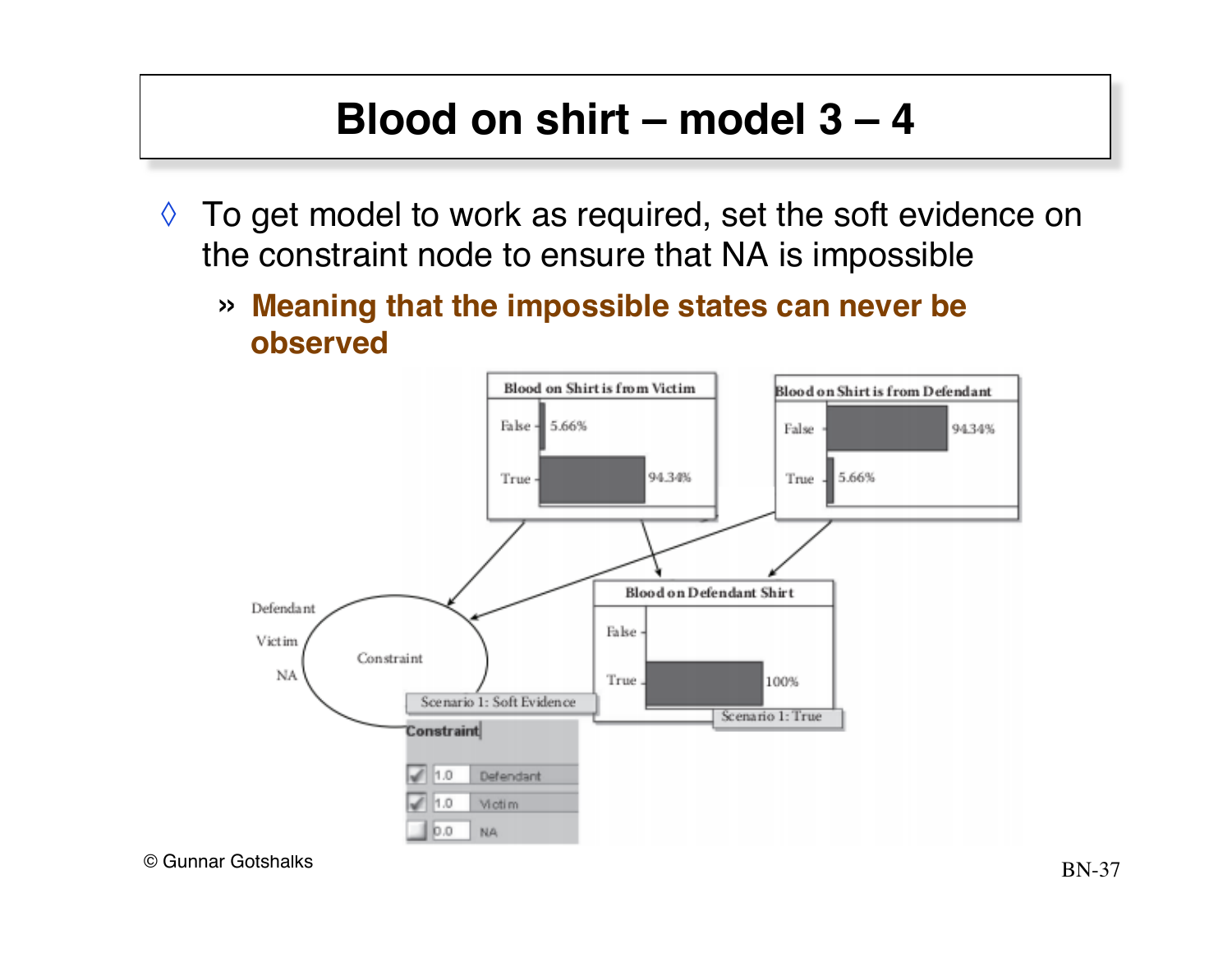#### **Hard evidence**

◊ Suppose we know for certain that Norman is late on a particular day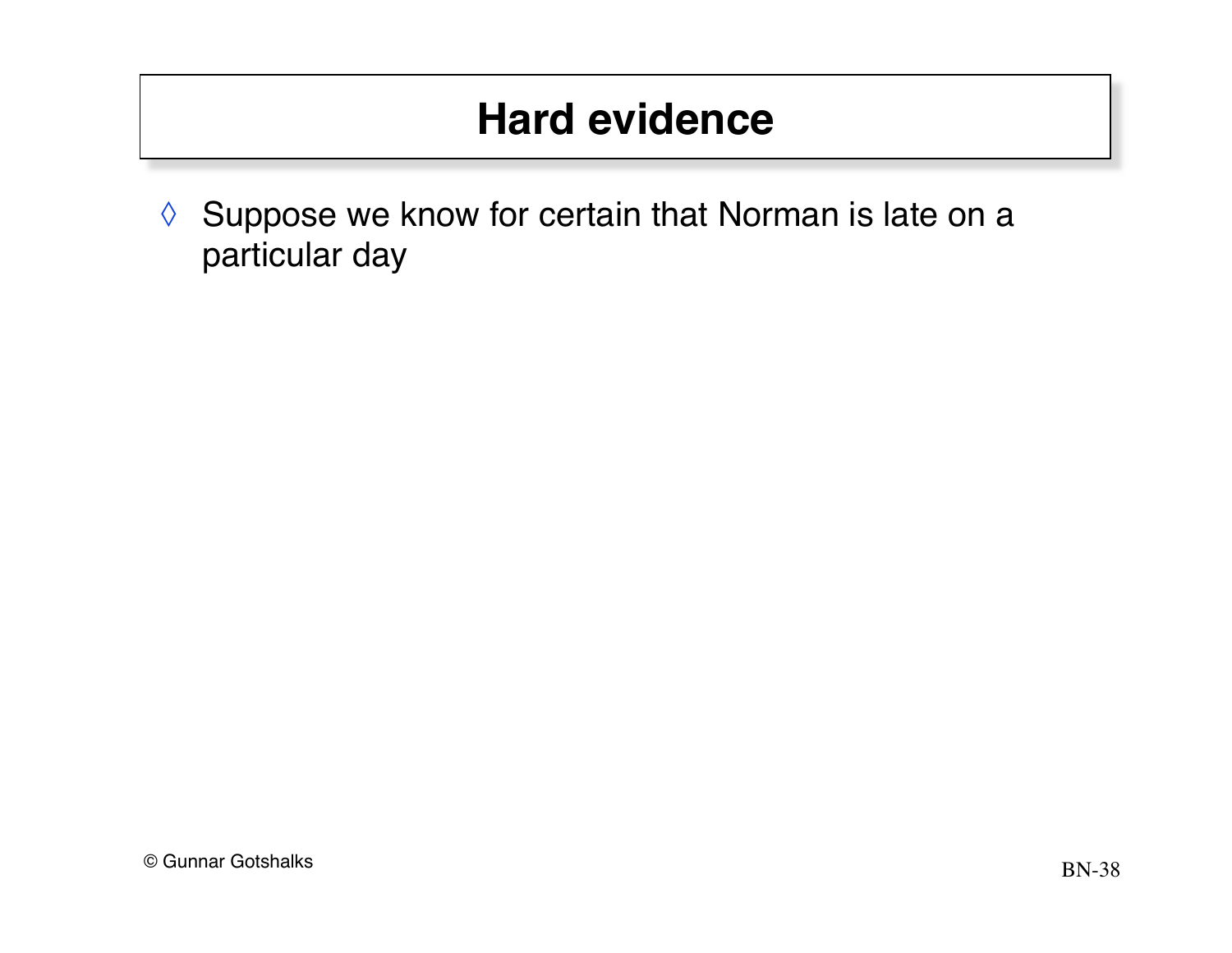#### **Hard evidence – 2**

- ◊ Suppose we know for certain that Norman is late on a particular day
	- » **Then P(Norman\_late = true) = 1**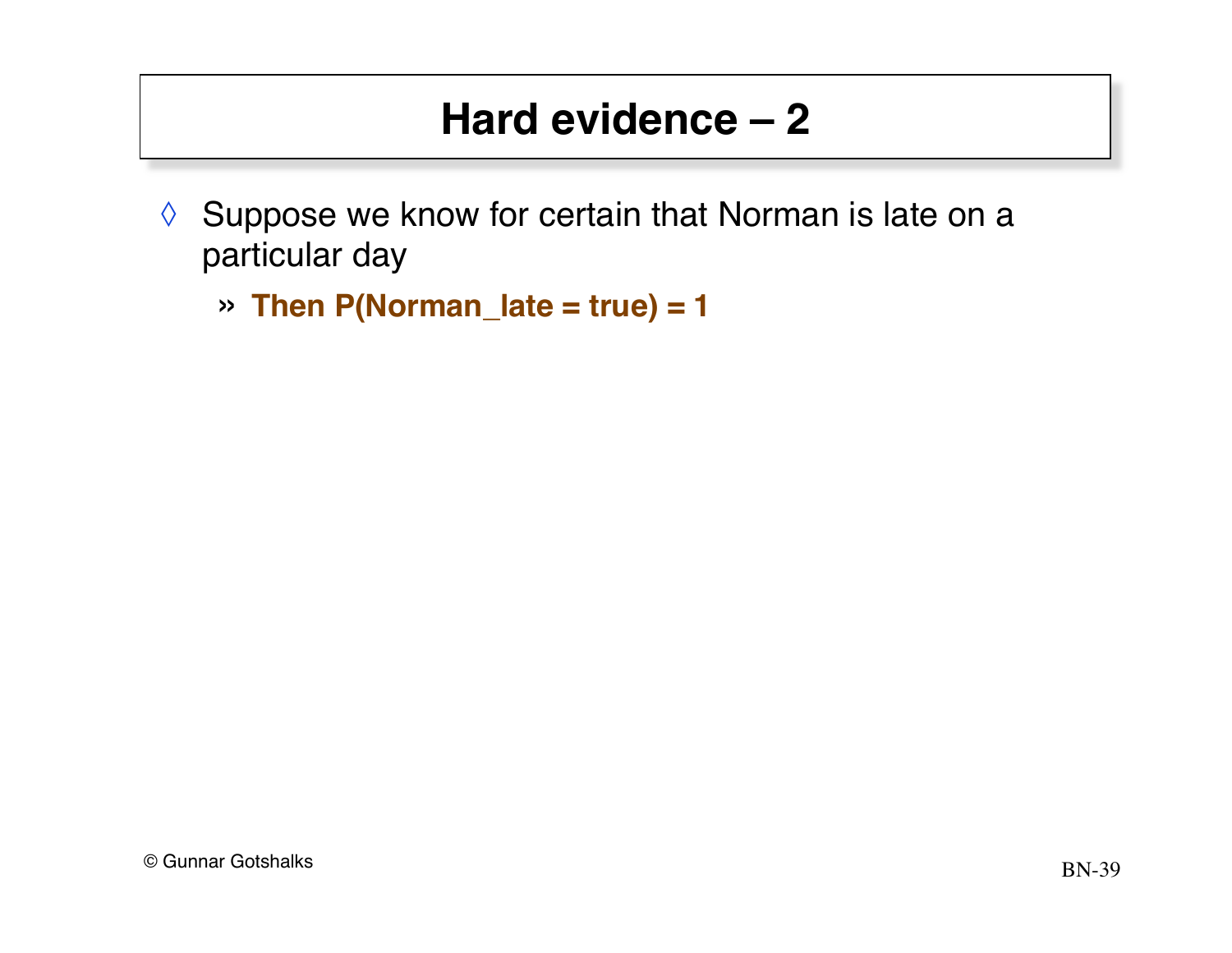#### **Hard evidence – 3**

- ◊ We know for certain that Norman is late on a particular day
	- » **Then P(Norman\_late = true) = 1**
		- > **This is an example of hard evidence**

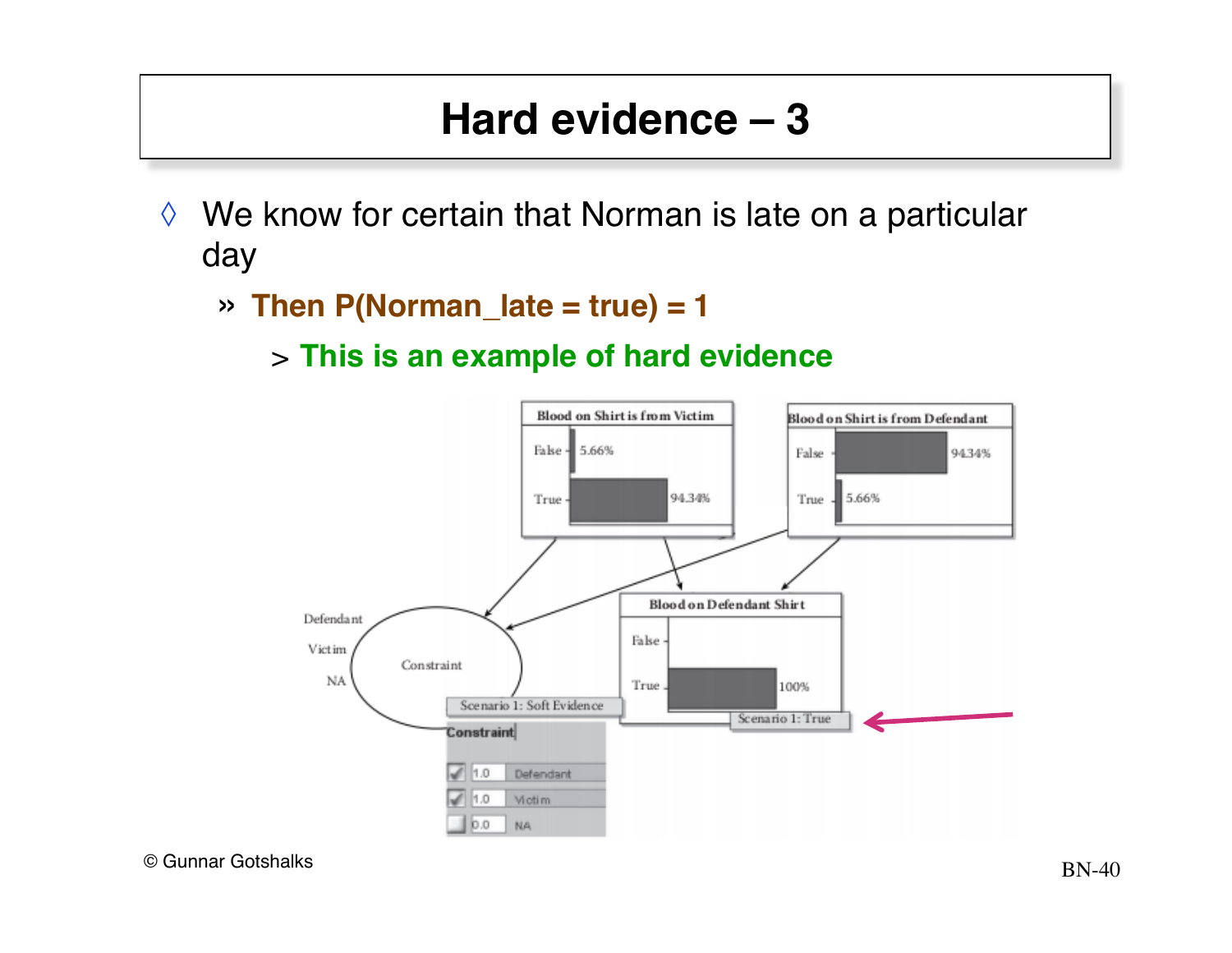◊ One day we look into Norman's office he is not there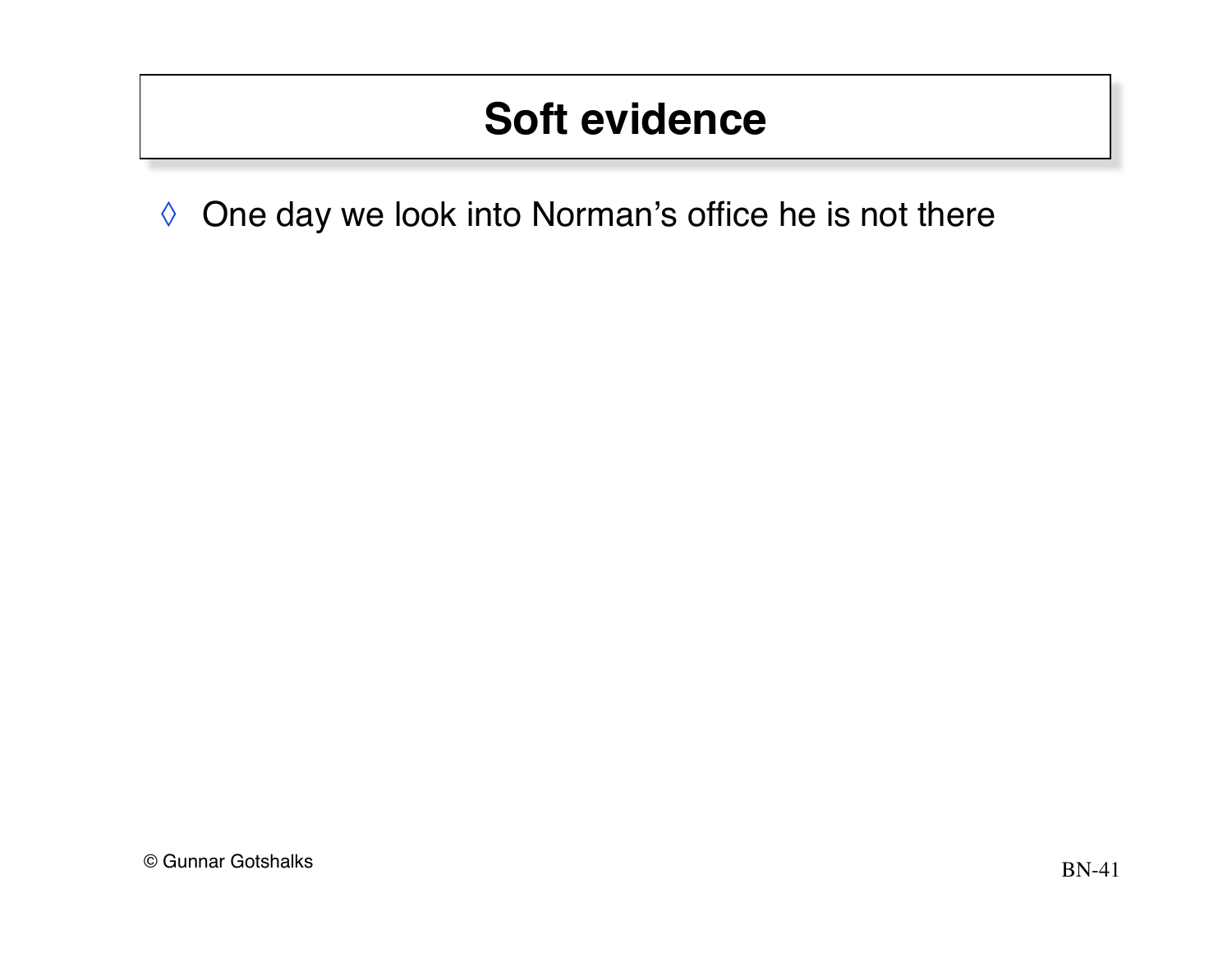- ◊ One day we look into Norman's office he is not there
	- » **We are not certain he is late**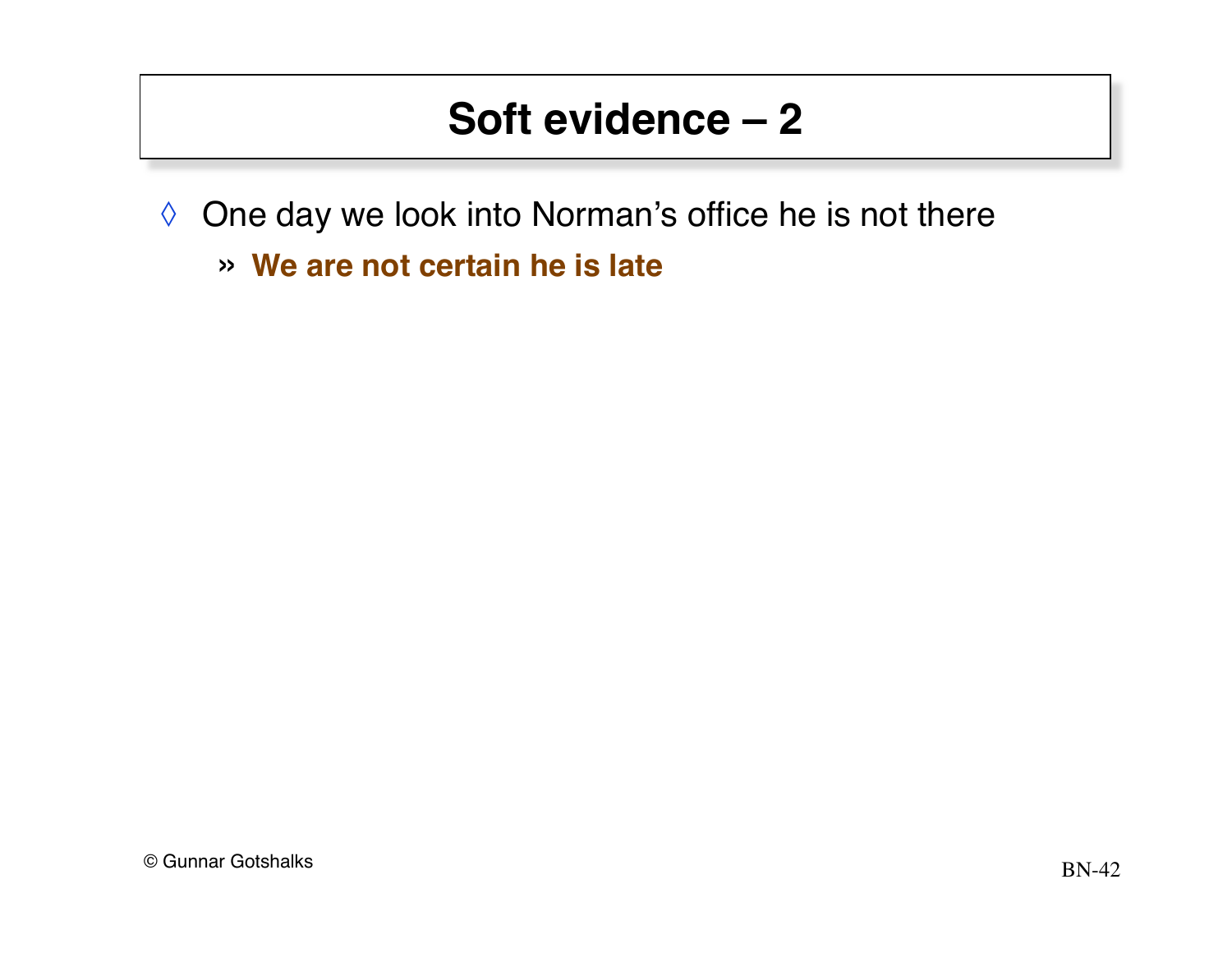- ◊ One day we look into Norman's office he is not there
	- » **We are not certain he is late**
		- > **He may have stepped out for a coffee**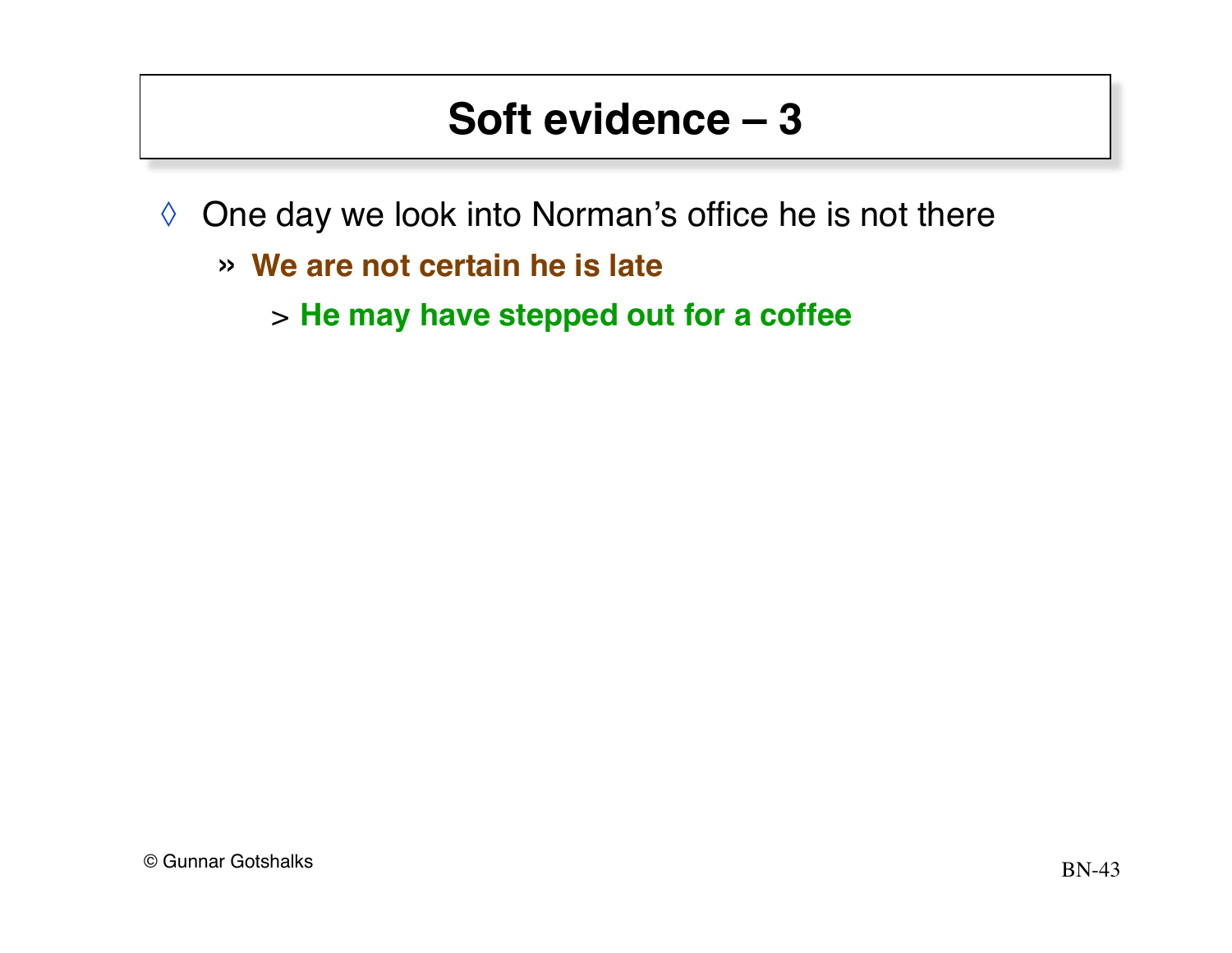- ◊ One day we look into Norman's office he is not there
	- » **We are not certain he is late**
		- > **He may have stepped out for a coffee**
		- > **This is rare**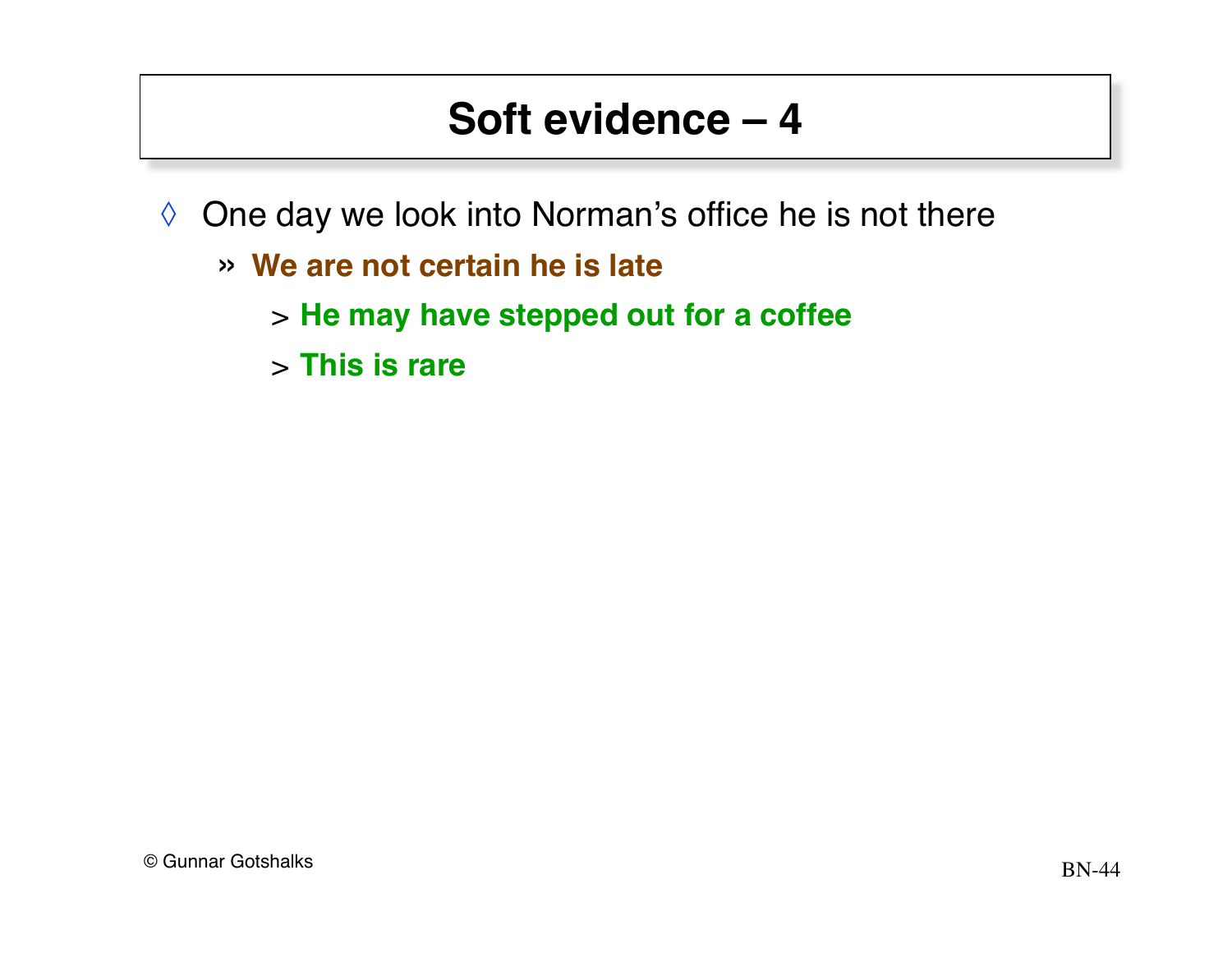- ◊ One day we look into Norman's office he is not there
	- » **We are not certain he is late**
		- > **He may have stepped out for a coffee**
		- > **This rare**
			- **We cannot say P(Norman\_late = true) = 1**
			- **But it might be 0.9**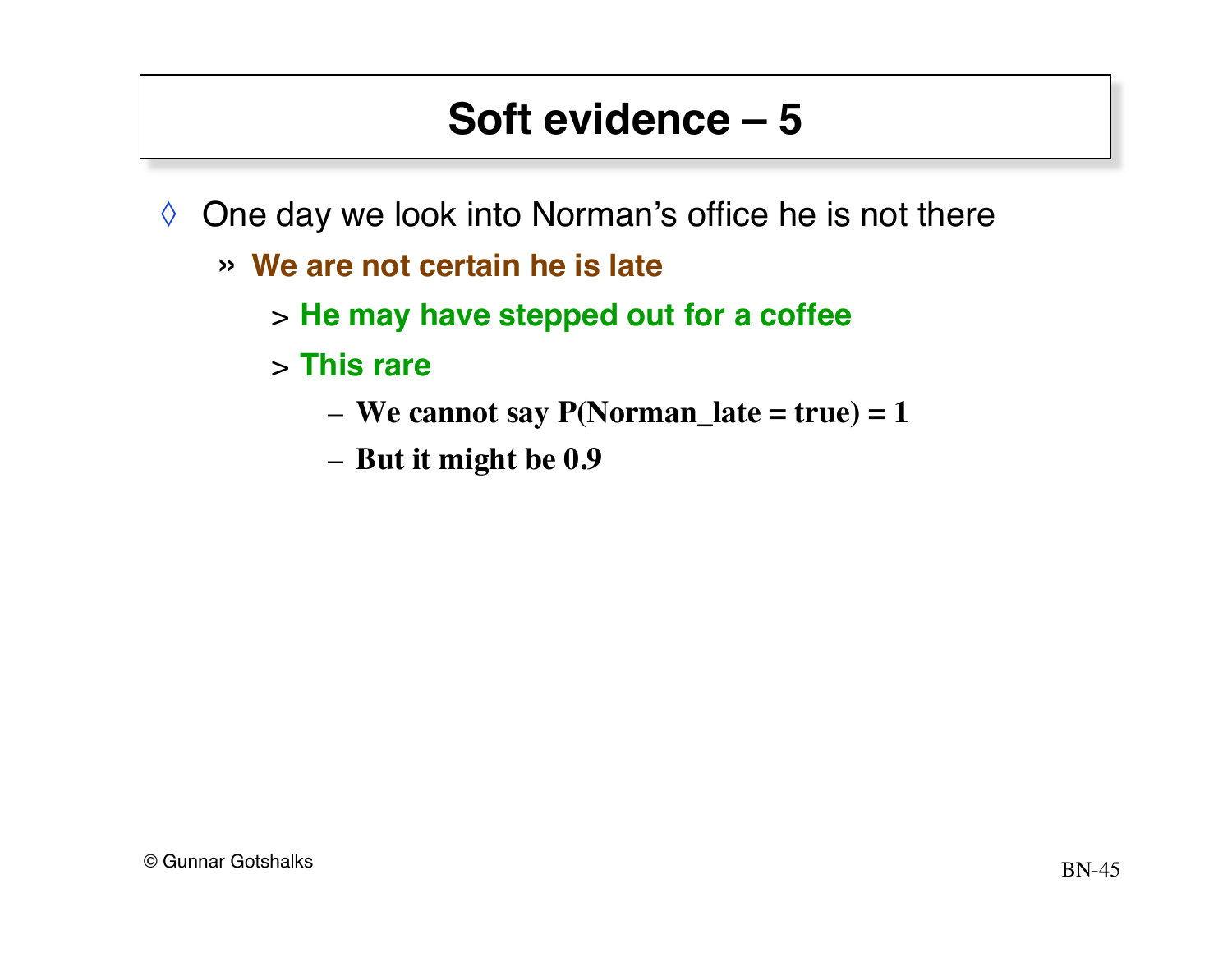- $\Diamond$  One day we look into Norman's office he is not there
	- » **We are not certain he is late**
		- > **He may have stepped out for a coffee**
		- > **This rare**
			- **We cannot say P(Norman\_late = true) = 1**
			- **But it might be 0.9**
- $\Diamond$  This kind of evidence is called soft evidence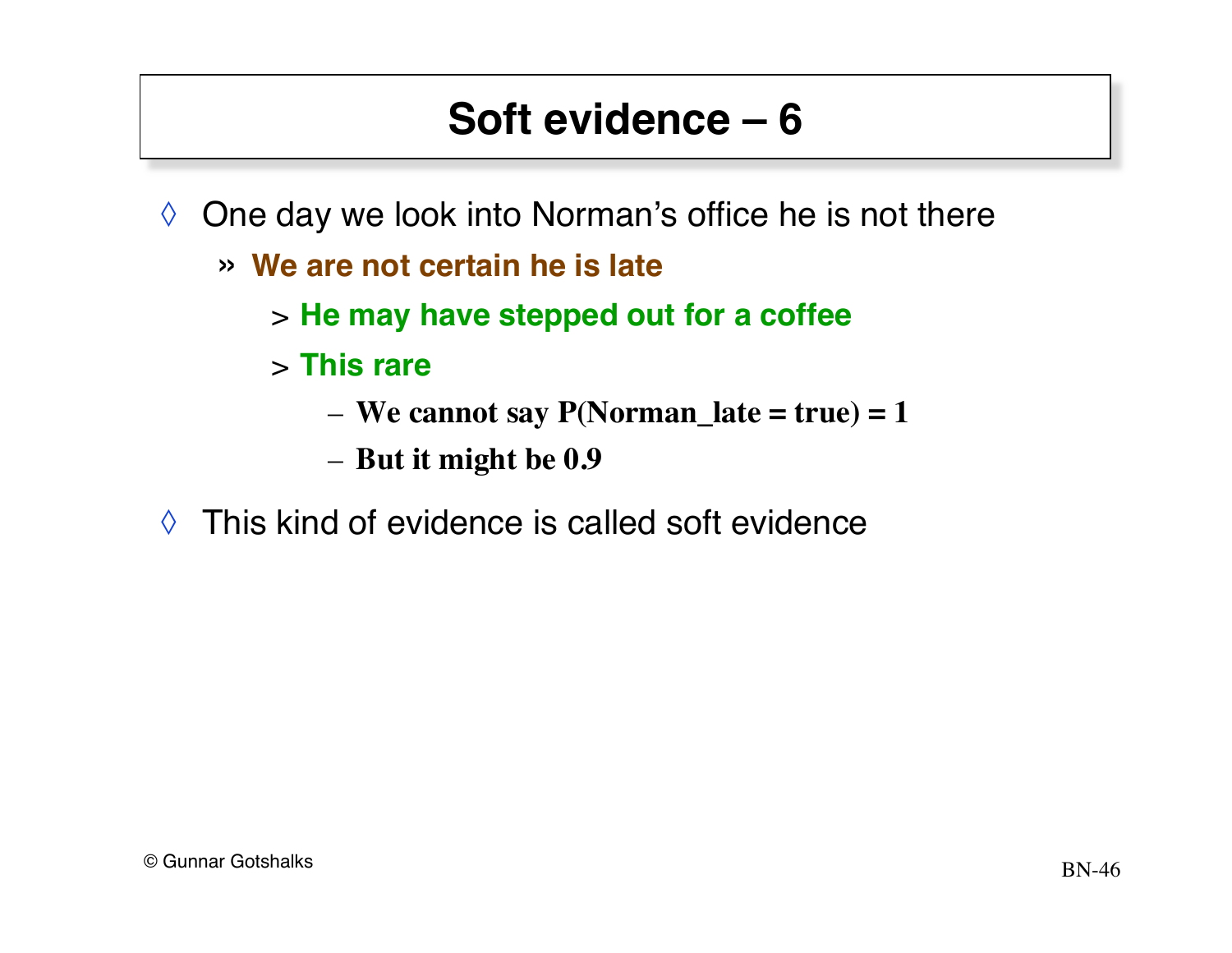- $\Diamond$  One day we look into Norman's office he is not there
	- » **We are not certain he is late**
		- > **He may have stepped out for a coffee**
		- > **This rare**
			- **We cannot say P(Norman\_late = true) = 1**
			- **But it might be 0.9**
- $\Diamond$  This kind of evidence is called soft evidence
	- » **Most commonly, it is taken to mean that P(Norman\_late) is ( 0.9, 0.1)**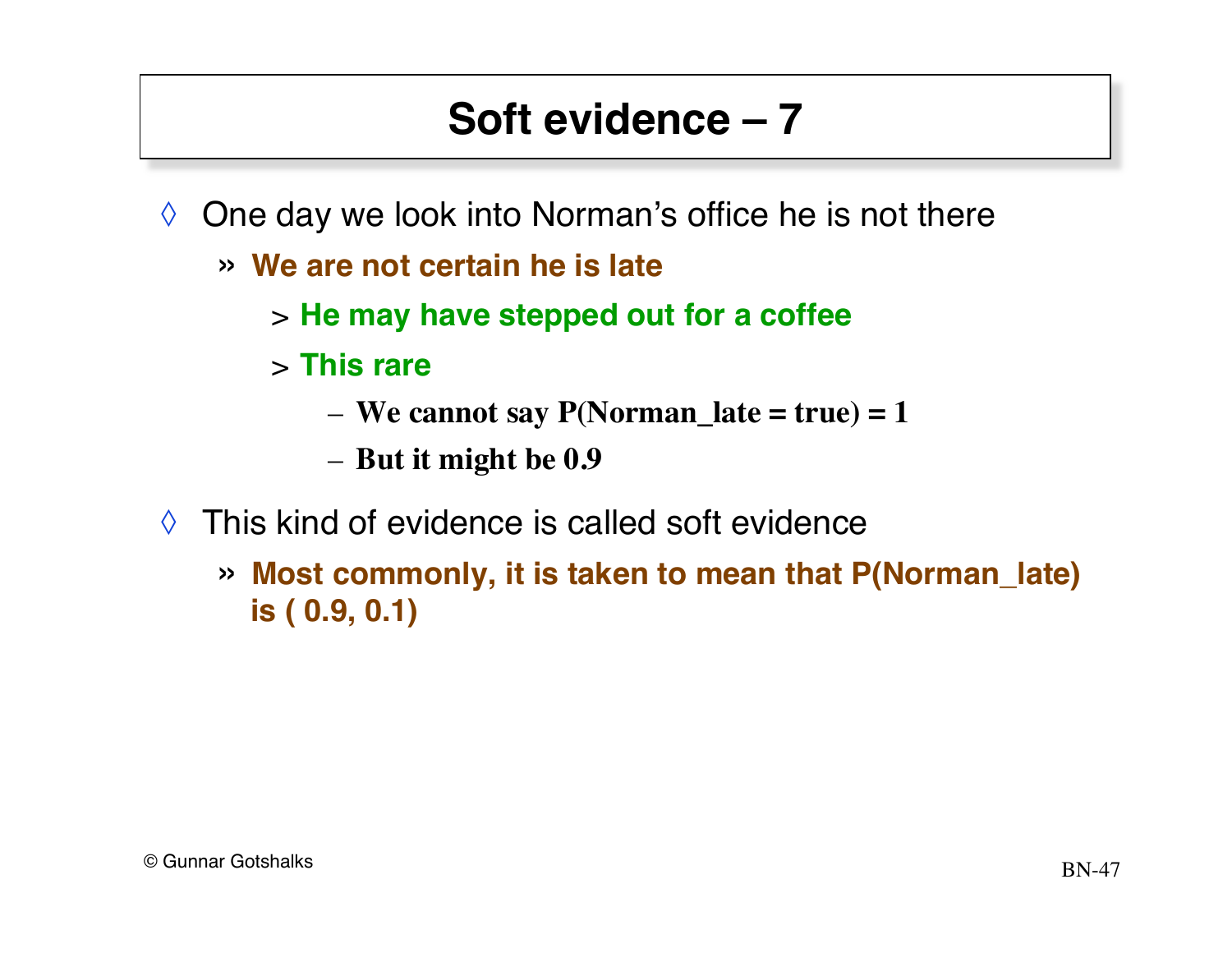- $\Diamond$  One day we look into Norman's office he is not there
	- » **We are not certain he is late**
		- > **He may have stepped out for a coffee**
		- > **This rare**
			- **We cannot say P(Norman\_late = true) = 1**
			- **But it might be 0.9**
- ◊ This kind of evidence is called soft evidence
	- » **Most commonly, it is taken to mean that P(Norman\_late) is ( 0.9, 0.1)**
		- > **This is propagated throughout the model**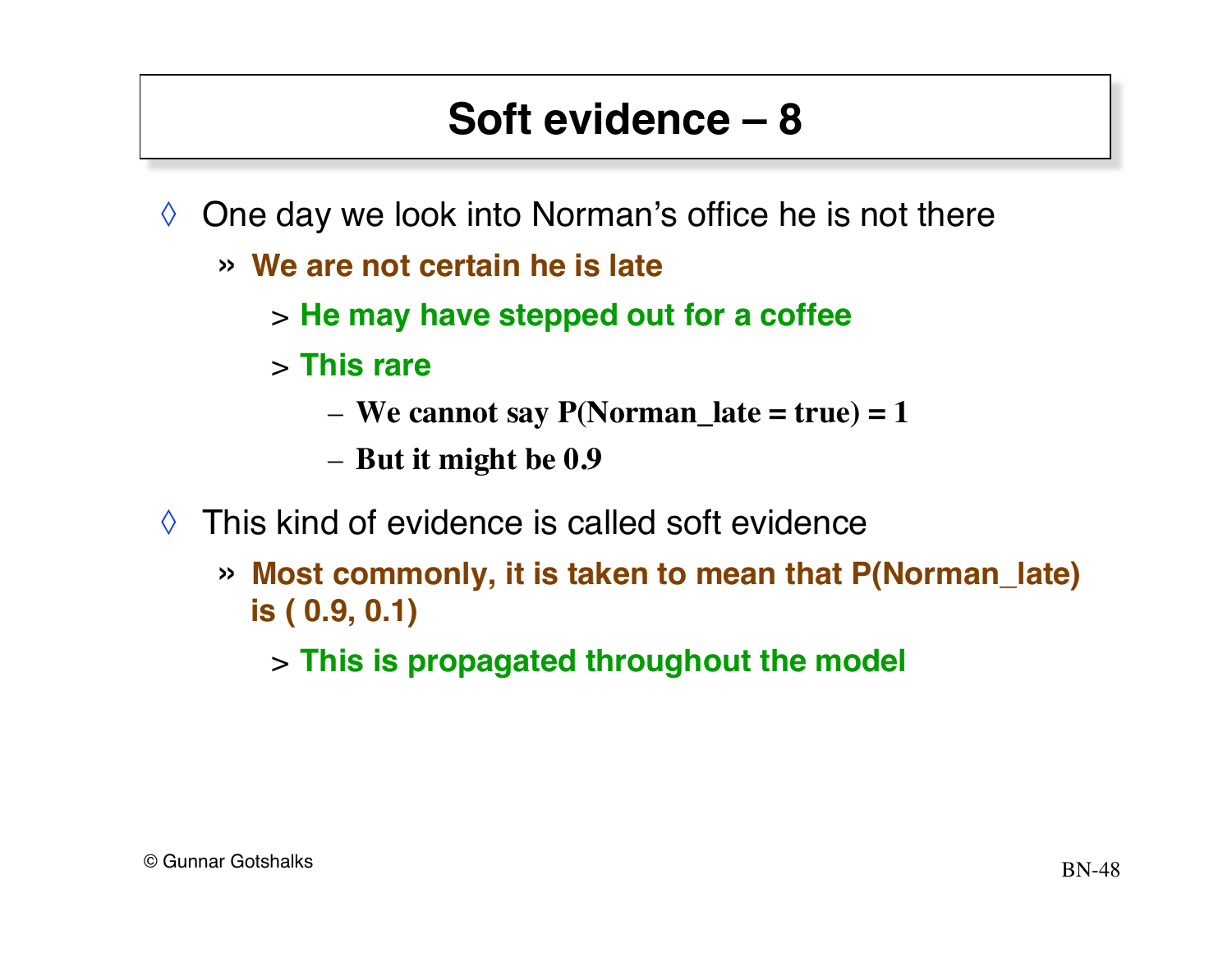- $\Diamond$  One day we look into Norman's office he is not there
	- » **We are not certain he is late**
		- > **He may have stepped out for a coffee**
		- > **This rare**
			- **We cannot say P(Norman\_late = true) = 1**
			- **But it might be 0.9**
- ◊ This kind of evidence is called soft evidence
	- » **Most commonly, it is taken to mean that P(Norman\_late) is ( 0.9, 0.1)**

#### > **This is propagated throughout the model**

– **It is difficult to implement and many modeling programs take a different meaning for a simpler calculation**